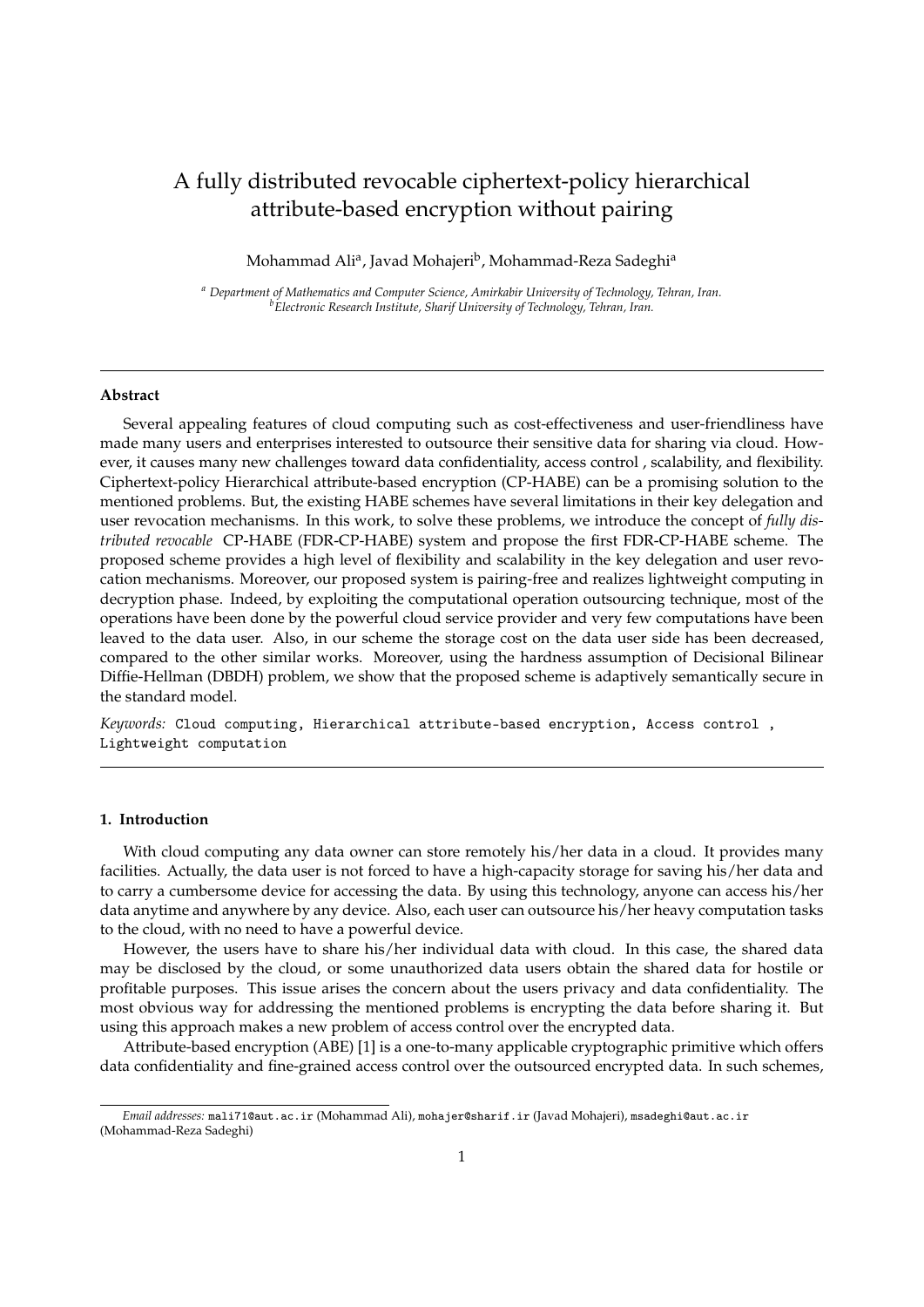an access structure is defined for controlling the users' access to data outsourced to the cloud. According to the position of the embedded access structure, ABE schemes can be classified into two categories of key-policy ABE (KP-ABE) [2] and ciphertext-policy ABE (CP-ABE) [3]. In a KP-ABE an access structure is imposed on the data user's secret-keys by the key generator authority. Each ciphertext is labeled by the data owner with a set of descriptive attributes. A data user can obtain the corresponding plaintext, only if his/her access structure is satisfied by the attribute set which has been determined by the data owner. While, in a CP-ABE the acc[es](#page-25-1)s structure is embedded in the ciphert[ex](#page-26-0)t by the data owner, and data users' secret-keys are assigned by the key generator authority according to the set of data users' attributes. Data users whose attributes satisfy the access structure can decrypt the ciphertext.

In traditional CP-ABE schemes, it is assumed that there is a unique key generator authority which generates the attribute secret-keys of data users in the system. But in practice, when a large number of data users make queries for their secret-keys, the key generator authority can not answer them immediately and it causes delay in providing of services. Also, if the key generator authority can not work for a period of time, then key delegation and user revocation services is completely interrupted.

For addressing the mentioned problem, Wang *et al.* [4] proposed the CP-hierarchical ABE (CP-HABE) scheme, by combining a hierarchical identity-based encryption (HIBE) [5] and a CP-ABE scheme. In the proposed scheme there are several key generator authorities, named domain, that each of them administers a set of disjoint attributes. In other words, for each attribute *a* in a universal attribute set there is a unique key generator authority which administers it. So, any d[at](#page-26-1)a user for each his/her attribute makes a query to a specified key generator authority for the corresponding attribute s[ec](#page-26-2)ret-key. Also, if an attribute is revoked from some data users, the domain authority should update the attribute secret-keys of the other data users and also generate an update-key for the cloud to re-encrypt the ciphertexts which contains the attribute. In this case, sine each attribute is manged by a unique domain, several problems may be occur in key delegation and user revocation mechanisms. For example, if too many data users has a common attribute, then the corresponding domain has too many client. In this case, either the domain should improve its computation and communication power which it raises the costs, or the key delegation and the user revocation services will be disrupted. Also, as before, if the domain can not work in a time period, then key delegation and user revocation services corresponding to the attribute set managed by the domain will be stopped.

Although, in [6], it is shown that the scheme proposed by Wang *et al.* is fully insecure, their proposed idea had a considerable impact on the several works. In fact, the hierarchal model is used in several CP-ABE schemes [7, 8, 9, 10] to improve the efficiency of their key delegation mechanism. However, in [7, 8] just like the scheme of Wang *et al.* [4], each administers a number of disjoint attributes and therefore they may have the si[mil](#page-26-3)ar problems mentioned in the last paragraph. In [9, 10], the scenario is a bit different. Unlike [4, 7, 8] that any attribute in the universal set is assigned to a unique key generator authority, in [9, 10] any dat[a](#page-26-4) [us](#page-26-5)[er](#page-26-6) [is a](#page-26-7)ssigned to a unique key generator authority. Indeed, in such the schemes, [d](#page-26-4)[ata](#page-26-5) users are not allowed to get his/he[r a](#page-26-1)ttribute secret-keys from different domains. Actually, the secret-keys gotten from different domains can not be used together in decryption [p](#page-26-6)r[oce](#page-26-7)ss.

Alth[ou](#page-26-1)[gh](#page-26-4)[,](#page-26-5) two schemes [9, 10] seem more flexible than the others in the key management aspect, im[pr](#page-26-6)[ovin](#page-26-7)g the flexibility and scalability of key delegation and revocation mechanisms can be an interesting problem.

In this paper, we propose a novel fully distributed lightweight access control system. The main contributions of the paper can be s[u](#page-26-6)[mm](#page-26-7)arized as follows:

1. We introduce the concept of *fully distributed revocable* CP-HABE (FDR-CP-HABE) system and propose the first FDR-CP-HABE scheme. Unlike the existing CP-HABE schemes, in our proposed scheme, each domain can manage all of the attributes in the universal attribute set, so for any attribute, the corresponding secret-key can be achieved from any key generator authority. Moreover, the generated attribute secret-keys by different key generator authorities can be used together in the decryption process.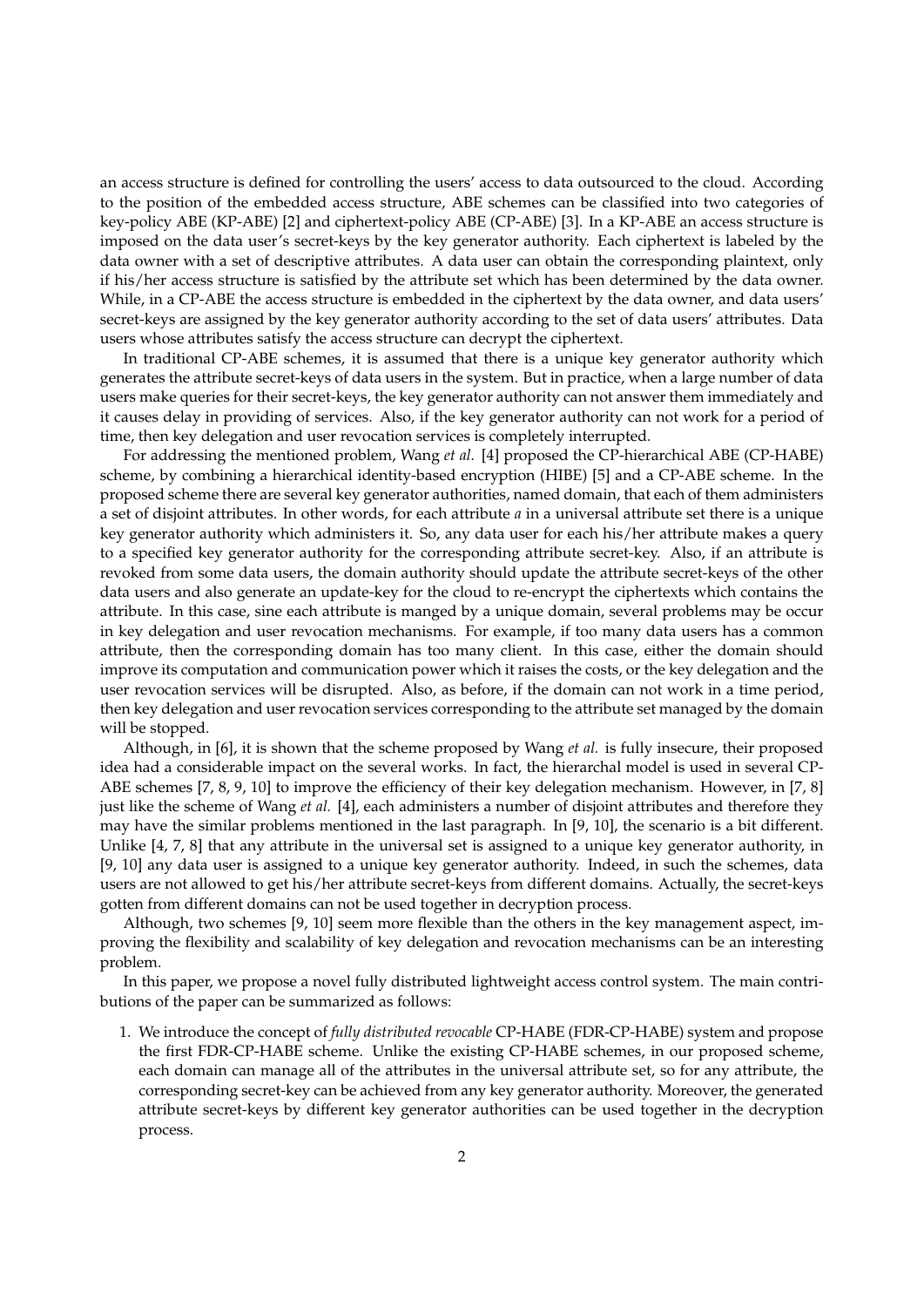- 2. We provide a lightweight pairing-free CP-HABE scheme, using the outsourcing technique. Also, we significantly reduce the key storage cost on the user side.
- 3. We prove our proposed scheme is adaptively semantically secure in the standard model, using the hardness assumption of DBDH problem.

The rest of this paper is organized as follows: Section 2 reviews some related works. In Section 3 we introduce some required preliminaries. The system model, security model, and design goals of our proposed scheme are provided in Section 4. Section 5 presents our proposed CP-HABE in detail. Also the security and performance analyses are given in Section 6 and 7, respectively. In Section 8, we conclude this paper.

# **2. Related work**

The notion of attribute-based encryption (ABE) was introduced for the first time by Sahi and Waters in [1]. The origin of ABE schemes can be derived from the identity-based encryption (IBE) schemes [11, 12, 13]. In such schemes, data owner could share his/her data with several expected data users without knowing their identifier and their public-keys. Actually, the data owner just specifies a set of descriptive attributes and a threshold value *d*. Each user who has at least *d* attributes of the specified set can recover the data. [Af](#page-25-0)ter the advent of ABE, two different works [2, 3] divided the primitive class of encryptio[n s](#page-26-8)[che](#page-26-9)[me](#page-26-10)s into two categories of key-policy ABE (KP-ABE) and ciphertext-policy ABE (CP-ABE), respectively. Until then, all the exist ABE schemes were proven in the selective-model. Lewko *et al.* [14] proposed the first adaptive-secure ciphertext-policy and key-policy schemes.

In an ABE scheme, there is just one key auth[or](#page-25-1)i[ty](#page-26-0) for generating attribute secret-keys. So, this kind of schemes are not desirable for a large network. For addressing the problem, Wang *et al.* proposed hierarchical ABE (HABE) schemes [4]. After introducing the system, someone uses th[e hi](#page-26-11)erarchal model for improving the flexibility and scalability of their schemes.

Liu *et al.* [7] by considering the concept of time into the combination of HABE and PRE, proposed a timebased proxy re-encryption (TimePRE) scheme. The main benefit of the scheme is that it is not necessary for the data owner to be online dur[in](#page-26-1)g the user revocation process. In this scheme each user can be identified by a set of attributes and a set of effective time periods that specifies how long the data user is authorized for the attrib[ut](#page-26-4)es.

Li *et al.* [8] proposed a multi-authority attribute-based data access control scheme. In this scheme by outsourcing technique, the decryption overhead for data users has been reduced significantly. Also, an efficient user revocation scheme has been proposed in this work.

In the schemes [4, 7, 8] there are several key generator authorities that each of them administers a number of disjoi[nt](#page-26-5) attributes. Each data user who has a specific attribute can request to the unique key generator authority and get the corresponding secret-key. Also, for revoking some users, the key generator authority have to update the secret-keys of the unrevoked users and generate an update-key for re-encrypting some encrypted data.

By using an ABE scheme a data owner can control data users' access rights under some attributes which can be organized logically as a single set. It can cause some problems when the data owner does not want to allow the data users who have some specific attributes together to access some data. Bobba *et al.* addressed the problem by introducing attribute set-based encryption (ASBE) schemes [15]. After that Wan *et al.* [10], proposed a CP-HASBE by combining the notions of CP-ASBE and HABE.

Huang *et al.* [9] proposed a data collaboration scheme, by using HABE model in its key delegation mechanism. In this scheme, decryption outsourcing technique is used to reduce the decryption and signing computation overhead. However, the revocation problem has not been consi[de](#page-26-12)red in the scheme.

It is notable that the term of HABE have been used in two quite different categories of attribute-based scheme. We emp[ha](#page-26-6)size that the common term of HABE in these two categories is only a nominal similarity.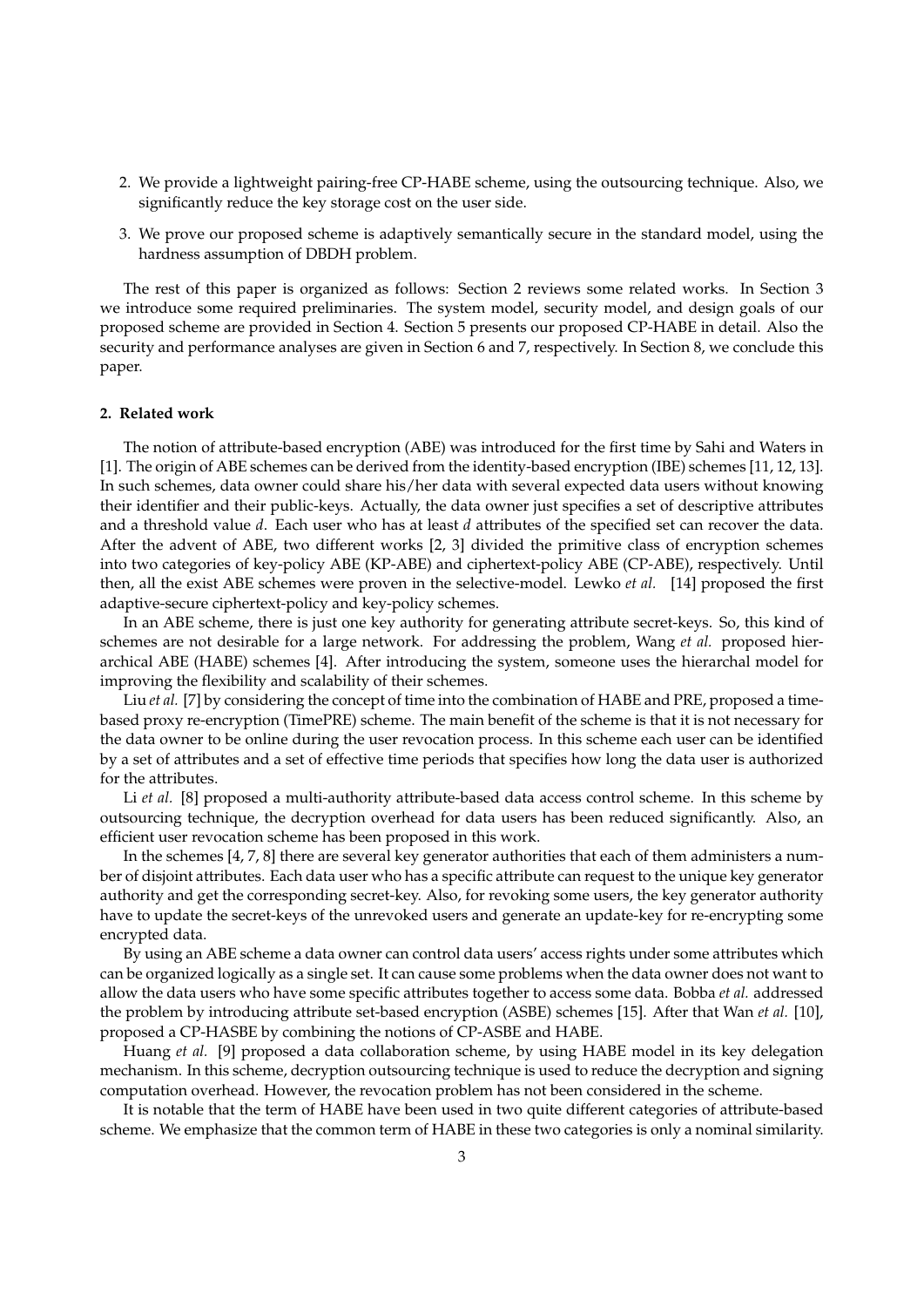In the first category like [4, 8, 9, 10, 16] and ours, in order to lighten the burden of key generator authority, several domain authorities with a hierarchy structure are considered. The main goal in such the systems is to improve the scalability and flexibility of key delegation and user revocation mechanisms. However, In the second one [17, 18, 19, 20] the attributes and files are assumed in a hierarchical relationship with each other and there is just o[ne](#page-26-1) [k](#page-26-5)[ey](#page-26-6) [ge](#page-26-7)[nera](#page-26-13)tor authority. In CP-HABE schemes [18, 19], the shared data have hierarchical structure. A group of files in these schemes are divided into some hierarchy subgroups and the file in the same hierarchy structure can be encrypted under an integrated access policy structure. The main benefit of [des](#page-26-14)i[gni](#page-26-15)[ng](#page-26-16) s[uc](#page-26-17)h schemes is saving encryption time and storage cost. It seems that combining the benefits of the two class of HABE schemes can afford a system with hig[h ca](#page-26-15)[pab](#page-26-16)ilities. But we will not consider the problem in this work and we will assume that all the attributes are in a same level.

## **3. Preliminaries**

In this section, we introduce some required definitions and assumptions. The notations used in this section can be found in Table 1.

# *3.1. Bilinear map*

Suppose that  $(G_1, +)$  and  $(G_2, .)$  are two cyclic groups of a prime order *q* and *P*<sub>0</sub> is a generator of  $G_1$ . A function  $\hat{e}$  :  $G_1 \times G_1 \rightarrow G_2$  is [ca](#page-4-0)lled a bilinear map if it satisfies the following properties:

- 1. Non-degeneracy:  $\hat{e}(P_0, P_0) \neq 1$ .
- 2. Bilinearity:  $\hat{e}(aP_1,bP_2) = \hat{e}(bP_1,aP_2) = \hat{e}(P_1,P_2)^{ab}$ , for any  $a,b \in \mathbb{Z}_q$ , and  $P_1,P_2 \in G_1$ .
- 3. Computability: There is a polynomial time algorithm which compute  $\hat{e}(P_1, P_2)$ , for any  $P_1, P_2 \in G_1$ .

Given two cyclic groups  $G_1$ ,  $G_2$  of a prime order  $q$ , a bilinear map  $\hat{e}$ , and a random generator  $P_0 \in G_1$ . Consider three elements  $aP_0$ ,  $bP_0$ ,  $cP_0$  of  $G_1$ , where  $a$ ,  $b$  and  $c$  are three uniform elements of  $\mathbb{Z}_q$ . The decisional bilinear Diffie-Hellman (DBDH) problem is to distinguish between  $\hat{e}(P_0, P_0)^{abc}$  and  $\hat{e}(P_0, P_0)^z$ , where  $z \in \mathbb{Z}_q$  is a uniform element. The hardness assumption of DBDH problem relative to cyclic groups *G*<sub>1</sub> and *G*<sub>2</sub> of a prime order *q* and a bilinear map  $\hat{e}: G_1 \times G_1 \to G_2$  is that for any probabilistic polynomialtime (PPT) distinguisher *D*, there is a negligible function *negl* such that:

$$
\left|\Pr(\mathcal{D}(G_1, G_2, q, \hat{e}, aP_0, bP_0, cP_0, \hat{e}(P_0, P_0)^{abc}) = 1) - \Pr(\mathcal{D}(G_1, G_2, q, \hat{e}, aP_0, bP_0, cP_0, \hat{e}(P_0, P_0)^z) = 1)\right| \leq negl(n),
$$
\n(1)

where  $P_0 \in G_1$  is a random generator,  $a, b, c, z \in \mathbb{Z}_q$  are four uniform elements of  $\mathbb{Z}_q$ , and  $n$  is a security parameter.

#### *3.2. Access tree*

Let  $\mathbb{U} = \{a_1, \ldots, a_m\}$  be a universal set of attributes. An access structure on  $\mathbb{U}$  is a nonempty subset A of 2 **<sup>U</sup>**. Access structure **A** is called monotone if for each *A ∈* **A** and *B ∈* 2 **<sup>U</sup>**, *A ∪ B ∈* **A**. For an access structure **A**, the sets in **A** are called authorized sets and the other sets of attributes are unauthorized. Since then, we focus on monotone access structures.

<span id="page-3-0"></span>Any monotone access structure A can be presented by a tree  $\mathcal T$ , where  $\mathcal T$  is the logical representation of **A**. We refer to *T* as *access tree*.

In this case, any leaf node of the access tree corresponds to an attribute of the access structure. For each node *x* of the tree, *kx* denotes its threshold value. Also, the threshold value of any leaf-node of the tree is equal to 1. For example, the access tree corresponding to access structure

$$
\mathbb{A} = \{\{a_1, a_2\}, \{a_1, a_3\}, \{a_2, a_3\}, \{a_3, a_4\}, \{a_1, a_2, a_3\}, \{a_1, a_2, a_4\}, \{a_1, a_3, a_4\}, \{a_2, a_3, a_4\}, \{a_1, a_2, a_3, a_4\}\}\
$$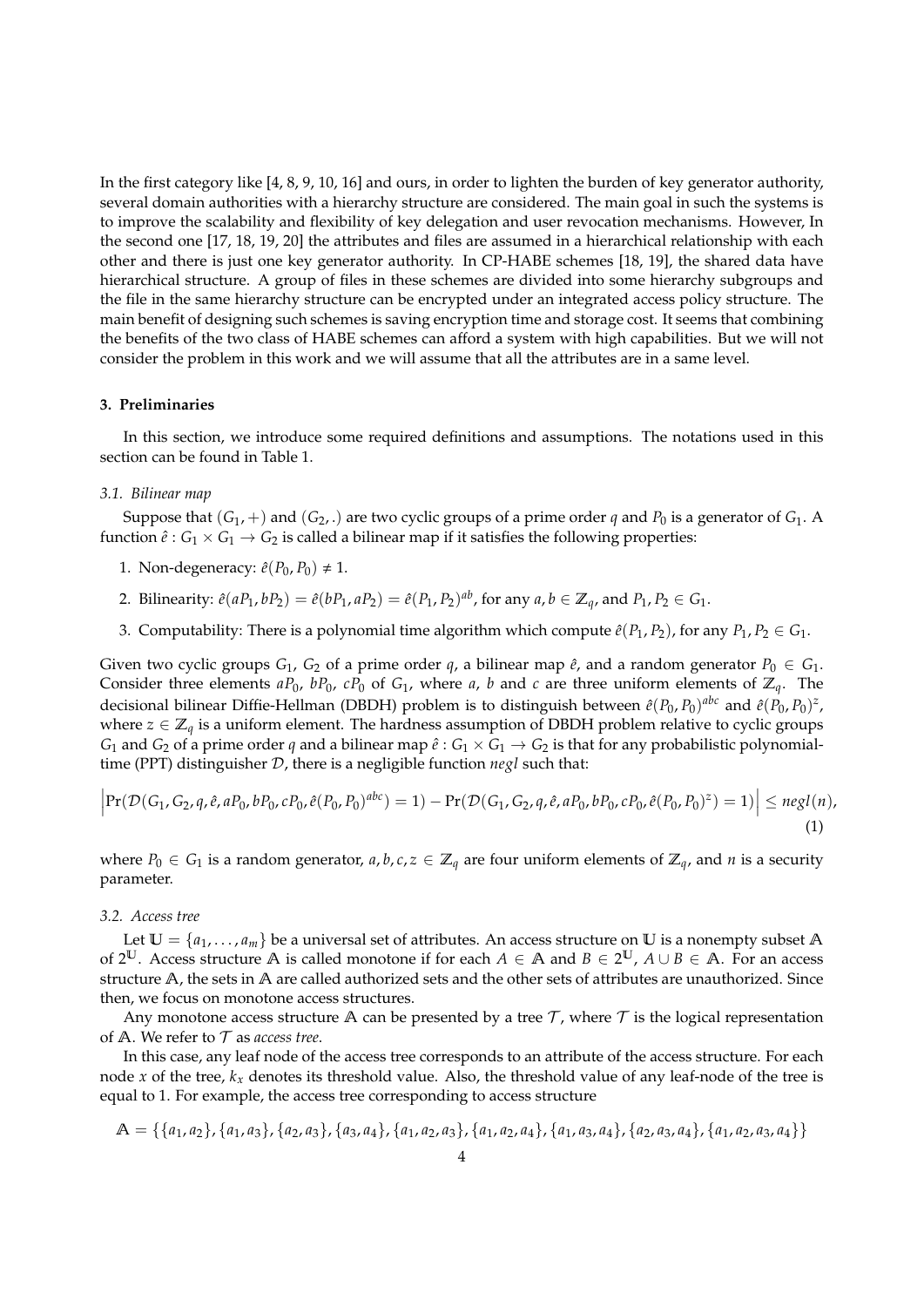# **Table 1 – Notations**

<span id="page-4-0"></span>

| Notation                 | Description                                                                 |
|--------------------------|-----------------------------------------------------------------------------|
| $\mathcal{D}$            | A probabilistic polynomial time distinguisher                               |
| <b>DBDH</b>              | Decisional bilinear Diffie-Hellman                                          |
| U                        | Universal attribute set                                                     |
| $\mathfrak a$            | An attribute                                                                |
| Α                        | Access structure                                                            |
| $\tau$                   | Access tree                                                                 |
| $k_{x}$                  | The threshold value of a node $x$ of an access tree                         |
| $\chi$                   | The node set of an access tree                                              |
| CP-HABE                  | Ciphertext-policy hierarchical attribute-based encryption                   |
| $\boldsymbol{n}$         | The security parameter of the scheme                                        |
| СA                       | Central authority                                                           |
| $sk_a$ , $K_a$ , $PK_a$  | Secret-keys and public-key of an attribute a                                |
| $MSK_1$                  | Master secret-key of the CA                                                 |
| $SK_I$                   | Secret-key of a PDA or a KGDA with label I                                  |
| params                   | Public-parameter of the system                                              |
| $ID_I$                   | Identifier of a domain authority with label I                               |
| $ID_u$                   | Identifier of a data user u                                                 |
| M,CT                     | Plaintext and ciphertext                                                    |
| AS                       | Data user's attribute secret-key set                                        |
| S                        | Attribute set                                                               |
| $sk'_a$ , $PK'_a$        | Updated secret-key and public-key of an attribute a                         |
| CT                       | The re-encrypted ciphertext corresponding to CT                             |
| $SK_{a,u}$               | Secret key of a data user u corresponding to an attribute a                 |
| FDR-CP-HABE              | Fully distributed revocable ciphertext policy hierarchical                  |
|                          | attribute-based encryption                                                  |
| <b>PDA</b>               | Parent domain authority                                                     |
| <b>KGDA</b>              | Key generator domain authority                                              |
| <b>CSP</b>               | Cloud service provider                                                      |
| $SK_{I,a,u}$             | Secret-key of a data user u corresponding to attribute a                    |
|                          | generated by a KGDA with label 1                                            |
| d                        | Partial decryption key (PDK)                                                |
| $T^{(i)}$                | Decryption token $i = 1, \ldots, 5$                                         |
| $UK_a$                   | Attribute update-key corresponding to an attribute a                        |
| CT'                      | Partially decrypted ciphertext corresponding to CT                          |
| $\widetilde{SK}_{I,a,u}$ | An updated attribute secret-key corresponding to secret-key<br>$SK_{I,a,u}$ |
| А                        | A probabilistic polynomial time adversary                                   |
| F                        | A pseudorandom function                                                     |
| $\Pi_{mac}$              | A secure message authentication code scheme                                 |
| $y_a$                    | The leaf-node of an access tree corresponding to an attribute a             |
| $q_{y_a}$                | Polynomial of the leaf node $y_a$ corresponding to an attribute $a$         |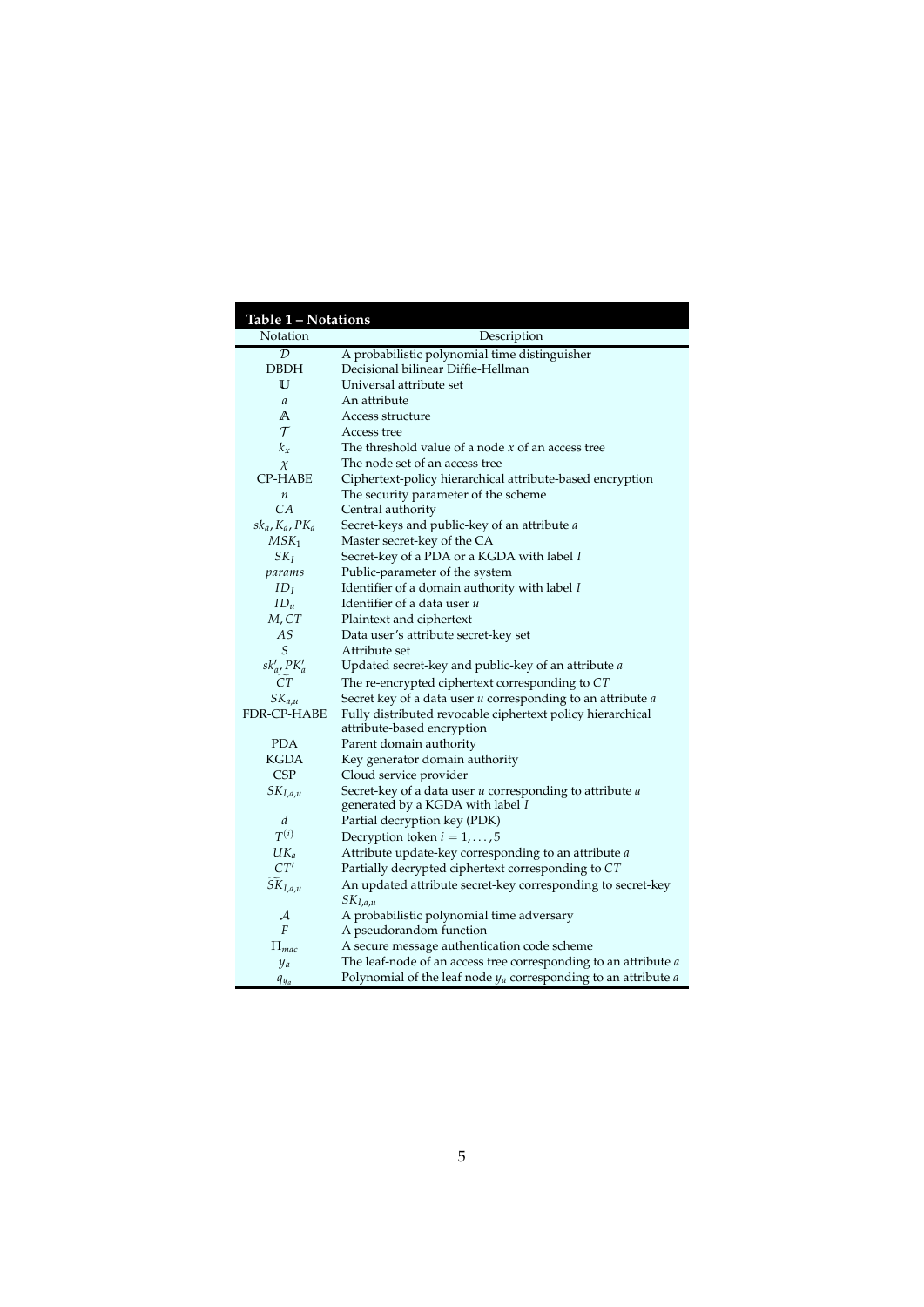<span id="page-5-0"></span>

Figure 1: The access tree corresponding to the monotone access structure  $A = \{\{a_1, a_2\}, \{a_1, a_3\}, \{a_2, a_3\}, \{a_3, a_4\}, \{a_1, a_2, a_3\}, \{a_1, a_2, a_3\}\}$ *a*4*}*, *{a*1, *a*3, *a*4*}*, *{a*2, *a*3, *a*4*}*, *{a*1, *a*2, *a*3, *a*4*}}*

is shown in Figure 1.

Let *χ* be the node set of an access tree *T* and *S* be a subset of the universal attribute set **U**. Consider a function  $\mathcal{T}_S: \chi \to \{0,1\}$ , where for each leaf node  $x$ ,  $\mathcal{T}_S(x) = 1$  if and only if the corresponding attribute to *x* belongs to *S* and for each non-leaf node *x*,  $\mathcal{T}_S(x) = 1$  if and only if *x* has at least  $k_x$  children like  $x_1, \ldots, x_{k_x}$ with  $\mathcal{T}_S(x_i) = 1$ , fo[r](#page-5-0) any  $1 \leq i \leq k_x$ .

We say that a set of attributes *S* satisfies the access tree  $\mathcal T$  if  $\mathcal T_S(R) = 1$ , where *R* is the root of  $\mathcal T$ .

# *3.3. Revocable CP-HABE*

<span id="page-5-1"></span>Any revocable CP-HABE scheme consists of a cloud service provider (CSP) which provides the storage service, a central authority (CA) which responsible for generating public-parameters of the system, several domain authorities that generate the users' secret-keys, some data owners that encrypt and outsource their data to the CSP, and some data users which are labeled by a set of attributes and can access to the outsourced data according to their attributes. When a data user possesses an attribute, he/she can get the corresponding secret-key from a domain authority. Also, in these systems, it is possible that an attribute is revoked from a data user. In this case, in order to prevent the access of the data user, the corresponding parameters of the system to the attribute should be updated and the ciphertexts that are relevant to the attribute should be re-encrypted. Also, the attribute secret-keys of the other data users should be updated according to the new parameters. These schemes consist of the following nine algorithms [4]:

- 1. **Setup**( $1<sup>n</sup>$ ): The CA runs this algorithm. The input of this algorithm is a security parameter  $1<sup>n</sup>$ . The algorithm outputs public-parameters of the system, *params*, secret key, *ska*, and public-key, *PKa*, of each attribute in the universal attribute set, and master secret-key of the CA, *MSK*1.
- 2. **CreateDomain**( $params, SK_i, \{ID_{i+1}\}_{i=1}^t$ ): The algorithm is run by the CA or a domain authority to create  $t \in \mathbb{N}$  new subdomains. The inputs of the algorithm are the public-parameters of the system, *params*, secret-key of the domain authority running the algorithm, *SK<sup>i</sup>* , (master secret-key of CA,  $MSK_1$ , if CA is the runner of this algorithm) and an identifier set of the new sub-domains,  $\{ID_{i+1}\}_{i=1}^t$ . The outputs of the algorithm are secret-keys of the new sub-domains.
- 3. **CreateUser(***params*, *SK<sup>i</sup>* , *IDu*,*ska***):** This algorithm can be run by any domain authority. Its inputs are the system public-parameters, *params*, secret-key of the domain authority running the algorithm, *SK<sup>i</sup>* , a data user's identifier, *IDu*, and secret-key of an attribute, *ska*. The output of the algorithm is a secret-key of the data user corresponding to the attribute.
- 4. **Encrypt(***params*, *M*, *T* **):** This algorithm is run by a data owner. It takes the public-parameters of the system, *params*, a message *M* and an access tree *T* as inputs. It outputs the corresponding ciphertext.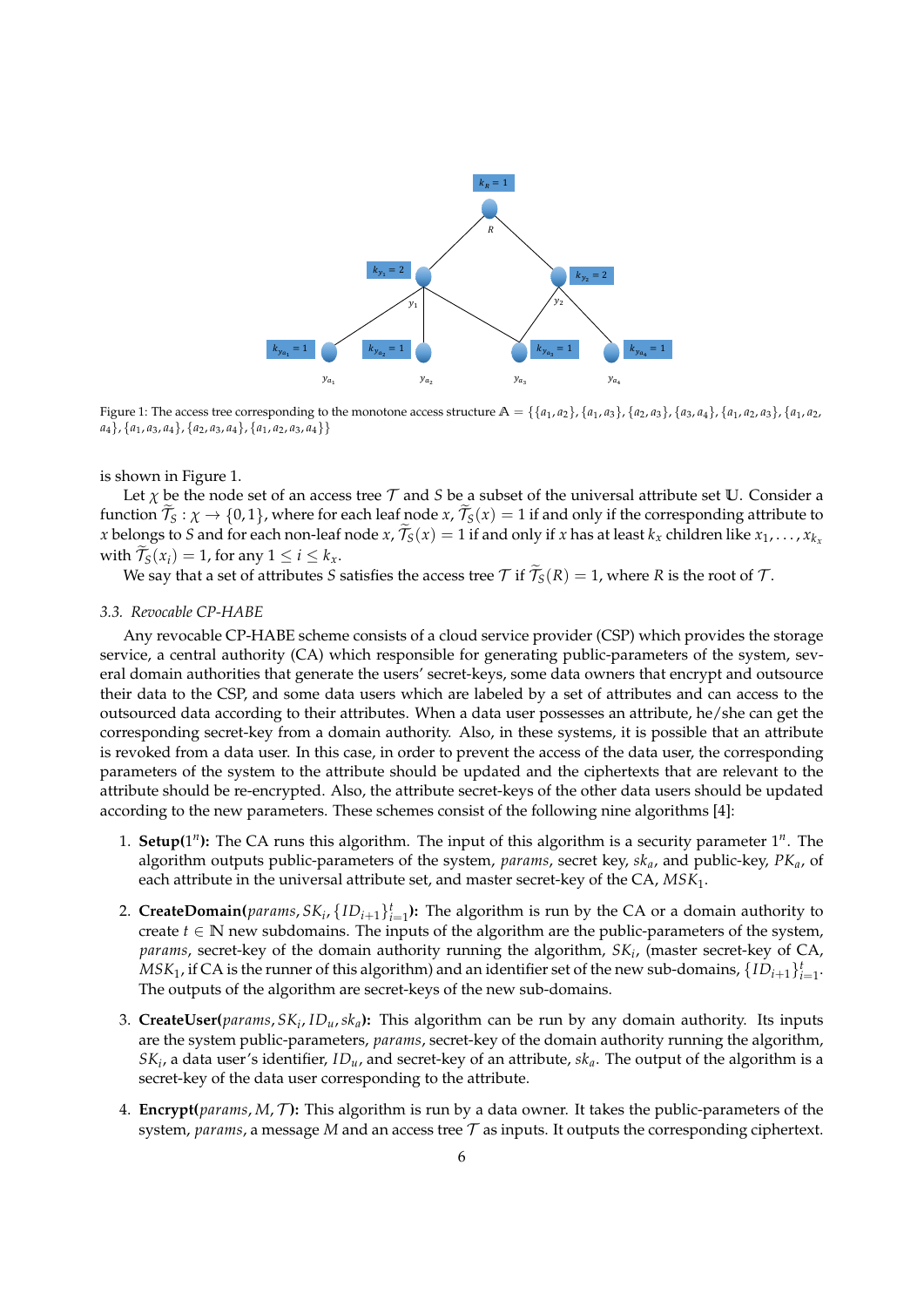- 5. **Decrypt(***params*, *CT*, *AS***):** This algorithm is run by a data user. The inputs of the algorithm are the system public-parameters *params*, a ciphertext *CT*, and a secret-key set *AS* of a specific data user *u* corresponding to an attribute set *S*. The decryption can be done if and only if *S* satisfies the access tree of *CT*.
- 6. **UpdateAttribute(***params*, *a***):** A domain authority runs this algorithm. It takes the public-parameters of the system, *params*, and an attribute *a* revoked from a data user. The outputs of the algorithm is the updated secret-key *sk′ <sup>a</sup>* and public-key *PK′ <sup>a</sup>* of the attribute.
- 7. **UpdatekeyGen(***params*,*ska*,*sk′ a* **):** This algorithm is run by a domain authority. It takes public-parameters of the system, *params*, the secret-key of a revoked attribute, *ska*, and the updated secret-key *sk′ <sup>a</sup>* obtained from **UpdateAttribute(***params*, *a***)**. It returns an update-key *UKa*.
- 8. **ReEncrypt(***params*, *a*, *UKa*, *CT***):** The cloud service provider runs this algorithm. It takes the system public-parameters *params*, an attribute *a*, an update-key *UKa* corresponding to the attribute *a*, and a ciphertext *CT* which its access tree has a leaf-nod corresponding to the attribute. The output of the algorithm is a re-encrypted ciphertext *CT*.
- 9. **UpdateSecretKey(***params*, *a*, *UKa*, *SKa*,*u*, *IDu***):** Any domain authority can run this algorithm. The inputs of the algorithm are the system public-parameters *params*, an attribute *a*, an update-key *UKa* corresponding to the attribute, a data user's attribute secret-key *SKa*,*u*, and a data user's identifier *IDu*. It outputs an updated attribute secret-key of the data user.

# **4. Definitions, system model and security requirements of the proposed scheme**

<span id="page-6-1"></span>In this section, we propose the definition of a *fully distributed revocable* CP-HABE (FDR-CP-HABE) scheme for the first time. Then, we present the system model and system definition of our proposed scheme. After that, we give the security model, design goals, and security definitions of an FDR-CP-HABE scheme. Table 1 presents the notations used in this section and our proposed construction in Section 5.

# *4.1. Definition of a fully distributed revocable CP-HABE (FDR-CP-HABE) scheme*

Consider a revocable CP-HABE scheme as Section 3.3. We say that this scheme is *fully distribute* [if](#page-11-0) the following con[di](#page-4-0)tions hold:

- <span id="page-6-0"></span>• For any attribute *a* in the universal attribute set, a data user *u* eligible for the attribute can get the corresponding attribute secret-key from any key-[gen](#page-5-1)erator domain authority in the system.
- The attribute secret-keys generated by different domain authorities can be used together in the decryption process.
- For any attribute *a* revoked from a data user, generating the correponding update-key, and updating the parameters of the attribute and secret-keys of the other data users can be done by any keygenerator domain authority in the system, even if the domain authority updating a secret-key is not the generator of it.

It is clear that an FDR-CP-HABE system provides an ideal flexibility and scalability in key delegation and user revocation mechanisms. To the best of our knowledge, no such the system has been introduced yet. Indeed, as we have mentioned in the introduction, in the existing schemes, either each attribute is managed by a specified domain authority, or each data user is assigned to a specified domain authority. In Section 5, we will propose the first FDR-CP-HABE scheme in detail.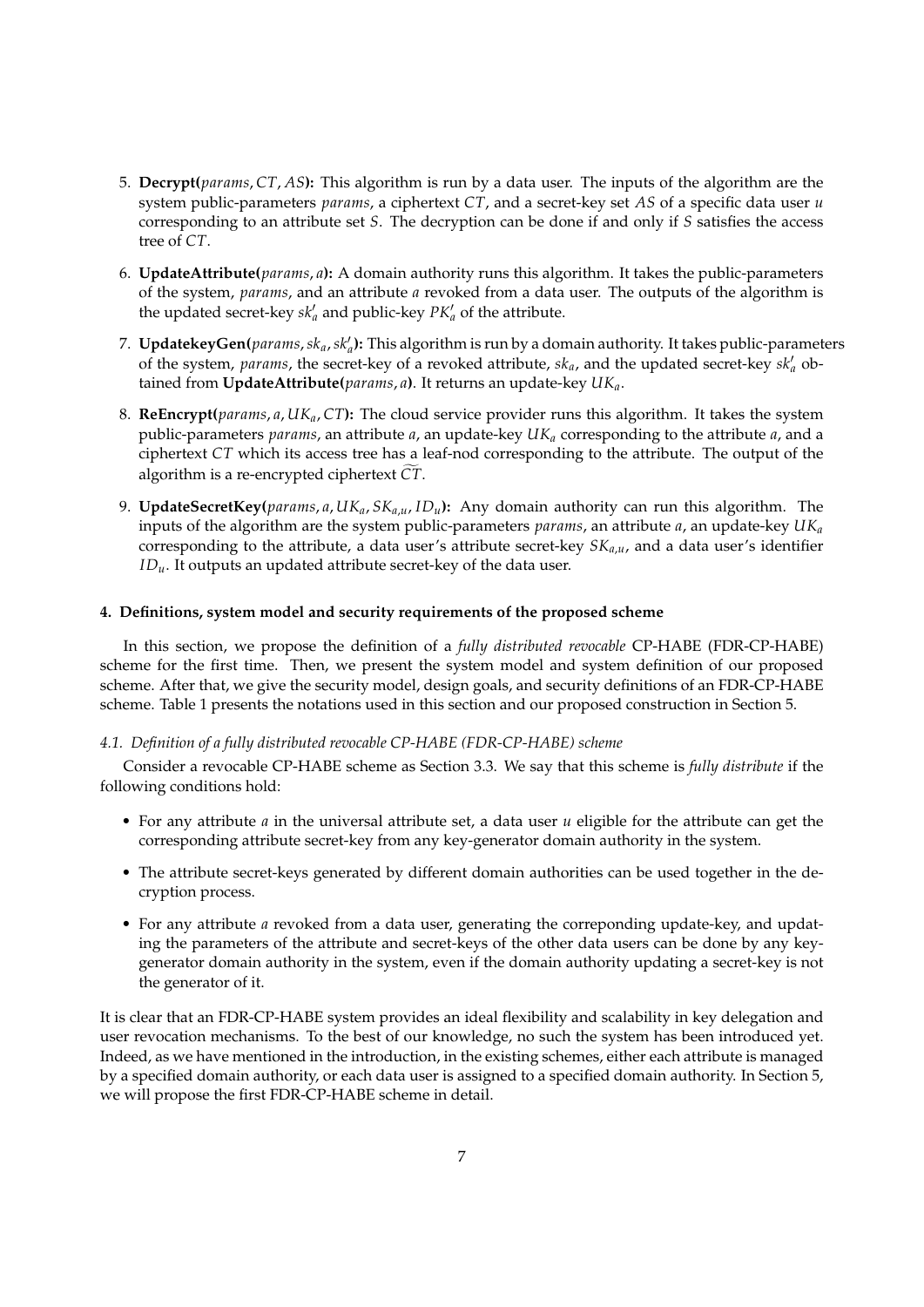# *4.2. System model*

The architecture of our proposed FDR-CP-HABE scheme is described in Fig.2. Similar to Section 3.3, the following entities participate in our proposed FDR-CP-HABE scheme:

- 1. Central authority (CA): A trusted third party which is responsible for generating the global public parameters of the system and also providing secret-keys of domain authori[tie](#page-7-0)s in the top level.
- 2. Domain authority: It is a trusted third party which, as Fig.2 illustrates, according to its position can be considered as one of the following domain authorities:
	- Parent domain authority (PDA): These Domains at least have one subdomain. Their responsibility is to generate secret-keys of their subdomains.
	- Key generator domian authority (KGDA): These Domains does not have any subdomains. They are responsible for generating data users' attribute secret-keys.
- 3. Cloud service provider (CSP): A semi-trusted entity which has a high computational power and storage capacity. This party provides storage and computational services for the other entities.
- 4. Data owner: This client outsources his/her data to the cloud after defining access structure over a set of attributes and encrypting the data under the access structure using the public-parameters of the system.
- 5. Data user: Each data user is specified by a set of attributes and a unique identifier (ID). Any data user who has an attribute can make a query to an arbitrary KGDA. The KGDA checks whether the data user is eligible for the attribute or not. If so, the corresponding secret-key is generated and is returned to him/her. The data user can access to some outsourced data using the obtained secret-keys.

<span id="page-7-0"></span>

Figure 2: Architecture of FDR-CP-HABE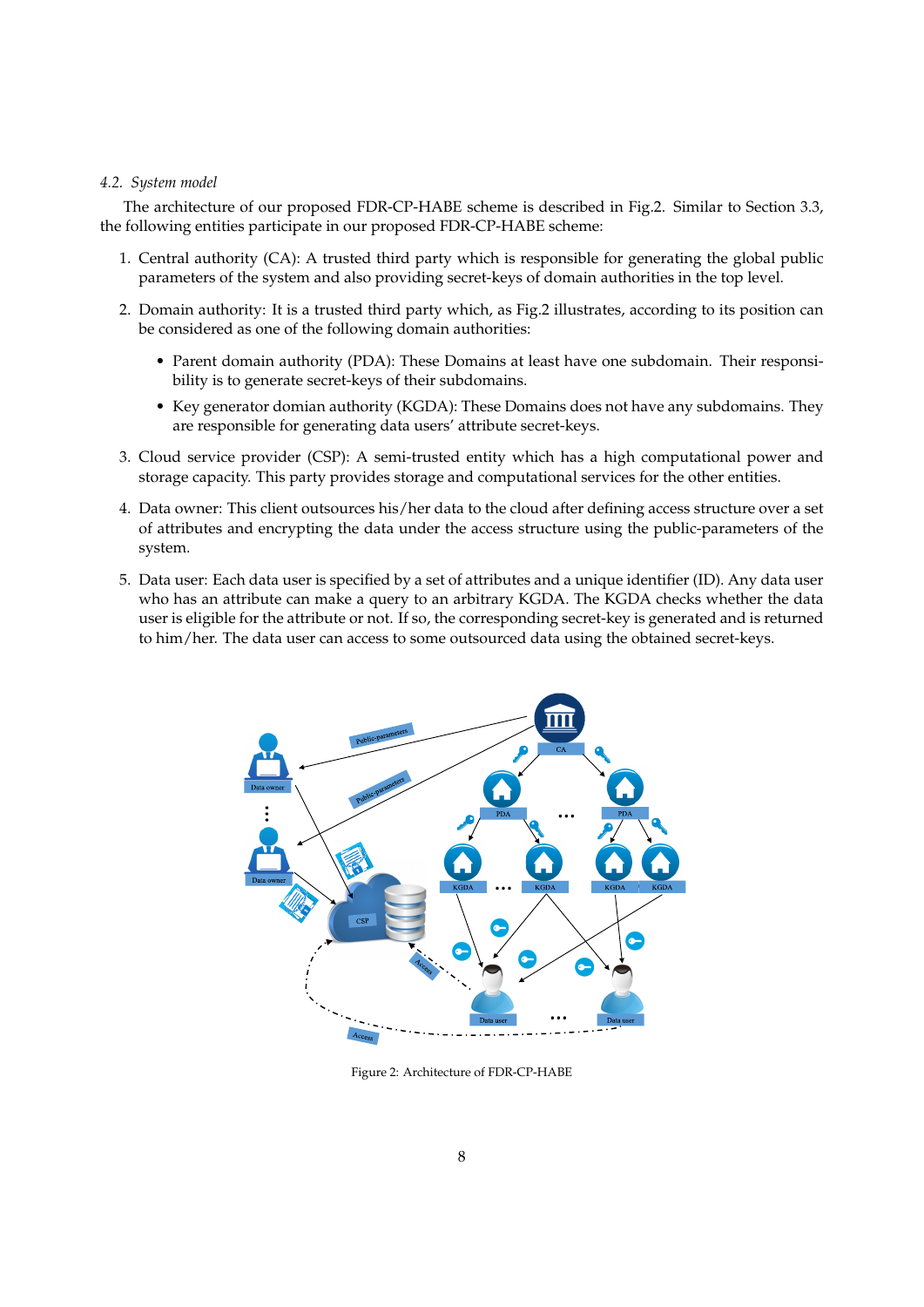

Figure 3: Workflow of our proposed scheme

# *4.3. Definition of our proposed FDR-CP-HABE system*

Our proposed FDR-CP-HABE scheme consists of the following eleven algorithms shown in Figure 3 which are classified in six phases: system setup, domain setup, user registration and attribute secret-key generation, data encryption, partial and full decryption, and user revocation.

# *4.3.1. System setup*

This phase is managed by the CA by running the following algorithm.

• Setup(1<sup>n</sup>): The CA takes security parameter 1<sup>n</sup> as input and generates the global public-parameters, *params*, secret keys *ska* and *Ka* for each attribute *a* in the universal attribute set, and its own master secret-key *MSK*<sub>1</sub>.

# *4.3.2. Domain setup*

Domain authorities of the system administer this phase using the following algorithms:

• **CreatePDA** $\left($  *Params*, *SK*<sub>(*i*<sub>1</sub>=1,*i*<sub>2</sub>,...,*i*<sub>*k*</sub>)</sub>,  $\{ID_{(i_1=1,i_2,...,i_k,j)}\}_{j=1}^t$ ) : The algorithm is run by the CA or a PDA with identifier  $ID_{(i_1=1,i_2,...,i_k)}$ . The inputs of the algorithm are global public-parameters, *params*, the secret-key of the domain authority running the algorithm*, SK*<sub>(*i*1=1,*i*<sub>2</sub>,...,*i*<sub>k</sub>)</sub>, and a set consists of *t*  $\in$  N unique identifiers of the new PDAs,  $\{ID_{(i_1=1,i_2...,i_k,j)}\}_{j=1}^t$ . The algorithm outputs a set consists of *t* secret-keys of the new PDAs,  $\{SK_{(i_1=1,i_2,...,i_k,j)}\}_{j=1}^t$ .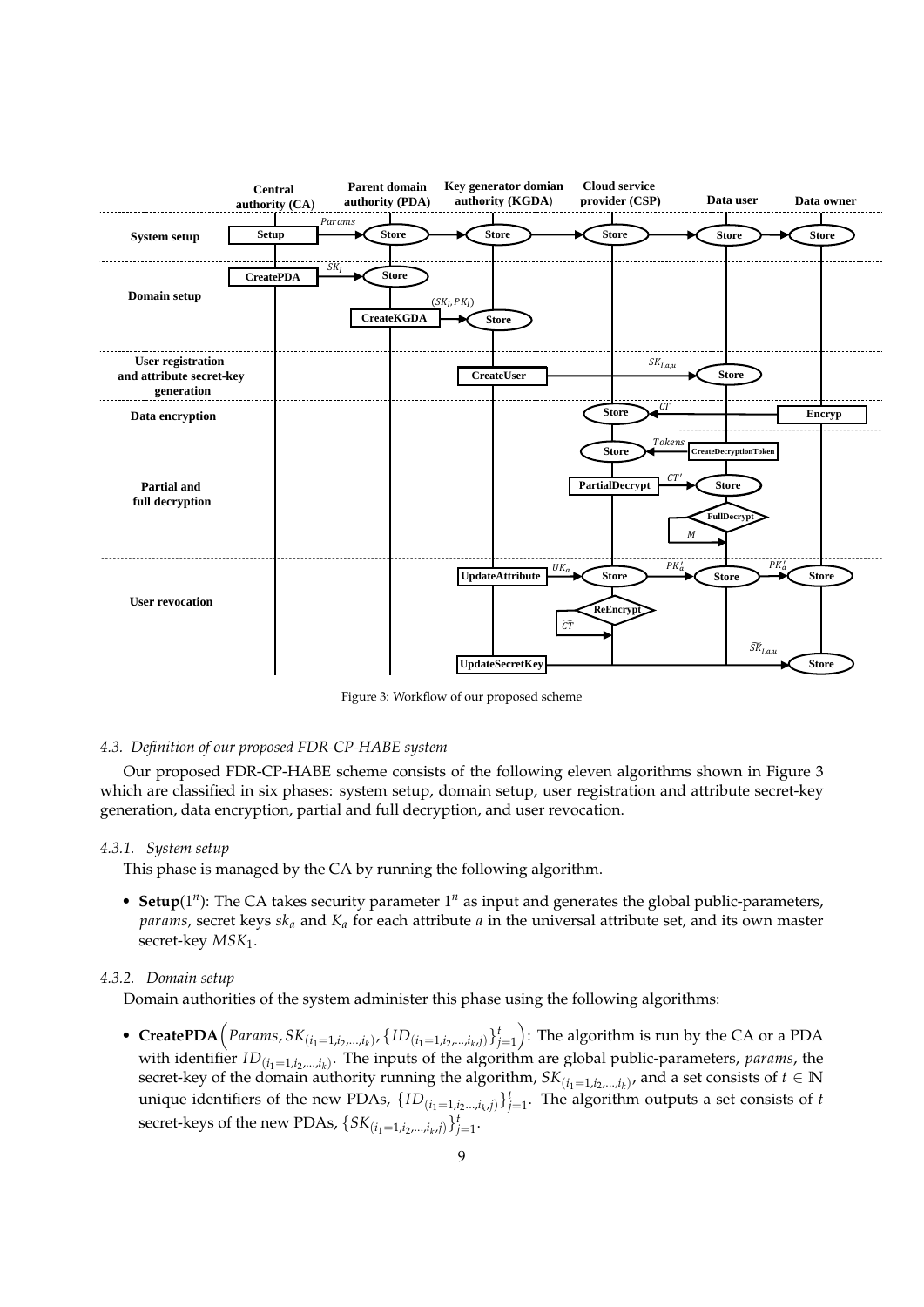• **CreateKGDA** $\left($  params,  $SK_{(i_1=1,...,i_k)}$ ,  $\{ID_{(i_1=1,...,i_k,j)}\}_{j=1}^t$ ) : The algorithm is run by a PDA. The inputs of this algorithm are system public-parameters  $\emph{params}$ , the secret-key of the PDA,  $\emph{SK}_{(i_1=1,...,i_k)}$ , and *t* ∈ **N** identifiers of the new KGDAs,  $\{ID_{(i_1,...,i_k,j)}\}_{j=1}^t$ . The algorithm outputs the secret-key set  $\{SK_{(i_1=1,\ldots,i_k,j)}\}_{j=1}^t$  of the new KGDAs.

# *4.3.3. User registration and attribute secret-key generation*

The attribute secret-keys of data users are delegated in this phase by the following algorithm:

• **CreateUser**( $params, SK_{(i_1=1,i_2,...,i_k)}$ ,  $ID_u, sk_a$ ): This algorithm is conducted by a KGDA takes publicparameters of the system, *params*, secret-key of the KGDA,  $SK_{(i_1=1,i_2,...,i_k)}$ , a data user's identifier, *IDu*, and secret-key of an attribute *a*, *ska*, as inputs. It outputs the attribute secret-key of data user *u*,  $\delta K_{(i_1=1,i_2,...,i_k),a,u}$ , corresponding to the KGDA and attribute *a*.

# *4.3.4. Data encryption*

In this phase, using the following algorithm a data file is encrypted before outsourcing to the cloud.

• **Encrypt**(*params*, *M*, *T* ): Data owner runs this algorithm. The inputs of the algorithm are system public-parameters *params*, a message *M*, an access tree *T* . The algorithm outputs the corresponding ciphertext *CT*.

# *4.3.5. Partial and full decryption*

This phase is managed by data users and the CSP using the following three algorithms:

- **CreateDecryptionToken(CDT)** (*params*, *CT*, *AS*): The algorithm is run by a data user. The inputs of the algorithm are system public-parameters *params*, a ciphertext *CT*, and a set of the data user's attribute secret-keys *AS*. The algorithm returns a partial decryption key (PDK) *d*, two decryption token sets  $TS^{(1)}$ ,  $TS^{(2)}$ , and three tokens  $T^{(3)}$ ,  $T^{(4)}$  and  $T^{(5)}$  as outputs.
- **PartialDecrypt**( $params$ ,  $CT$ ,  $TS^{(1)}$ ,  $TS^{(2)}$ ,  $T^{(3)}$ ,  $T^{(4)}$ ,  $T^{(5)}$ ): The algorithm is run by the CSP. The inputs of the algorithm are system public-parameters *params*, a ciphertext *CT*, and decryption tokens  $TS^{(1)}$ ,  $TS^{(2)}$ ,  $T^{(3)}$ ,  $T^{(4)}$  and  $T^{(5)}$  obtained from a data user. The output of the algorithm is a partially decrypted ciphertext *CT′* .
- **FullDecrypt**(*params*, *CT*, *d*, *CT′* ): This algorithm is run by a data user. The inputs of the algorithm are system public-parameters *params*, a ciphertext *CT*, a PDK *d* obtained from **CDT**(*params*, *CT*, *AS*), and the partially decrypted ciphertext *CT′* . The algorithm outputs the message corresponding to *CT* if and only if the attribute set corresponding to *AS* satisfies the access tree of ciphertext *CT*.

# *4.3.6. User revocation*

This phase can be defined by the following three algorithms:

- **UpdateAttribute**(*params*, *IDu*, *a*,*ska*): This algorithm is run by KGDAs of the system. The inputs of the algorithm are system public-parameters *params*, a data user identifier *IDu*, an attribute *a* revoked from the data user, and the secret-key of the attribute, *ska*. The algorithm outputs the updated secret-key and public-key of the attribute,  $s k'_a$  and  $PK'_a$ , and an update-key  $UK_a$  for re-encrypting the ciphertexts that are relevant to the revoked attribute and updating secret-keys of the other data users.
- **ReEncrypt**(*params*, *a*, *UKa*, *CT*): The algorithm is run by the CSP. The inputs of the algorithm are system public-parameters *params*, an attribute *a* revoked from a data user, an update key *UKa*, and a ciphertext *CT* that its access tree has a leaf-node corresponding to the attribute *a*. The output of the algorithm is a re-encrypted cipherthext *CT*.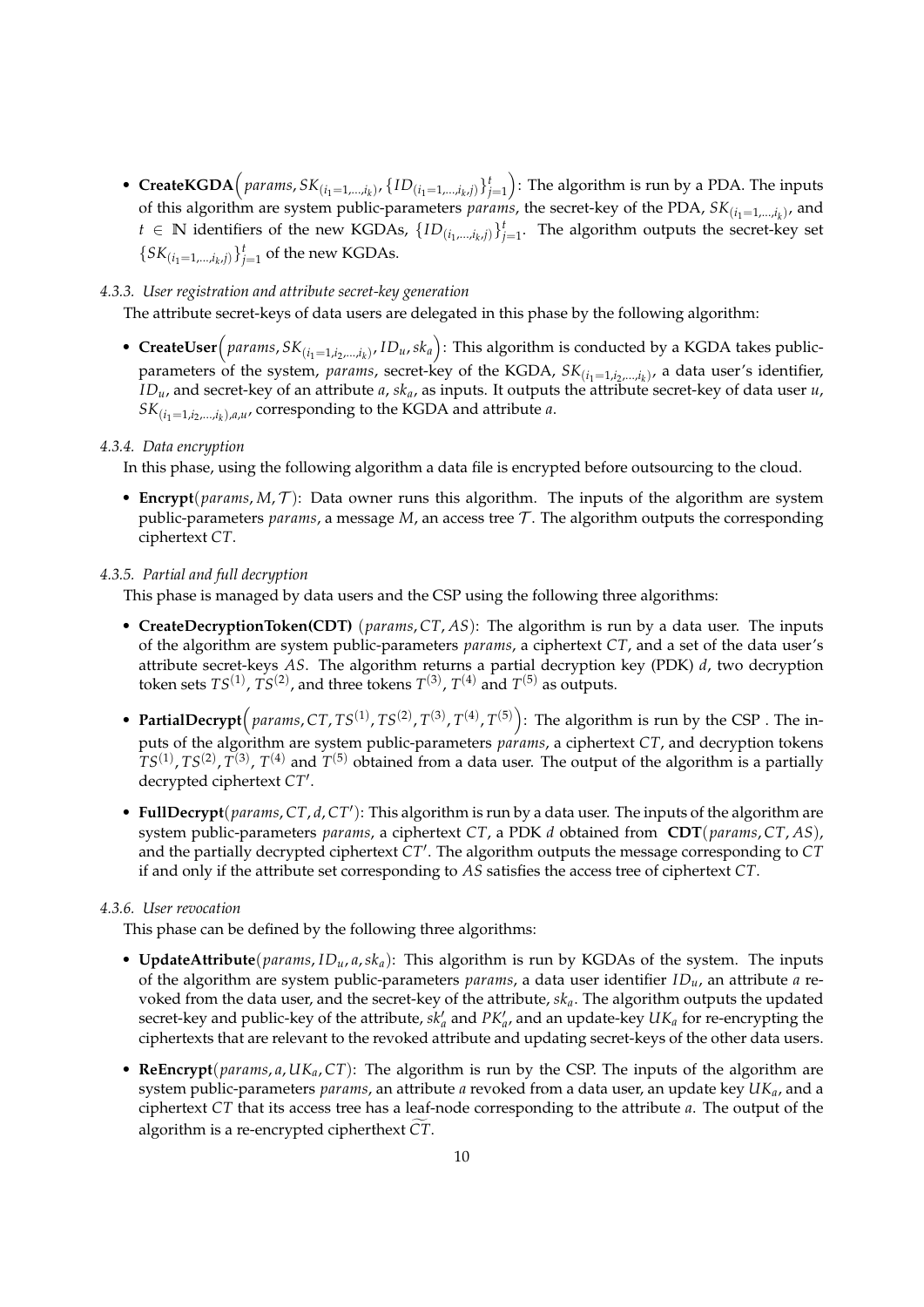• **UpdateSecretKey (USK)**( $params, a, UK_a, SK_{(i_1=1,i_2,...,i_k),a,u}$ ,  $ID_u$ ): The algorithm can be run by any KGDA. The algorithm takes system public-parameters, *params*, an attribute *a*, an update key *UKa*, a data user's attribute secret-key  $SK_{(i_1=1,i_2,...,i_k),a,u}$ , and the data user identifier  $ID_u$ . It returns an  $u$ pdated secret-key  $\mathit{SK}_{(i_1=1,i_2,...,i_k),a,u}$  of the data user.

## *4.4. Security model*

The CA and the other domain authorities are assumed trusted. They never collude with the CSP and users. Similar to [4], [21] and [22] the CSP is assumed semi-trusted. It always execute the given protocols correctly. However, it sometimes try to find further information about the stored data. Also, to get illegal access privileges, it may collude with some data users. All the data users are assumed malicious. They may collude with each other and the CSP to get some unauthorized information about the outsourced data. Also, it is assume [th](#page-26-1)a[t th](#page-26-18)ere ar[e so](#page-26-19)me secure communication channels between each domain authority and the other existing parties (domain authorities, users and the CSP). Moreover, the communication channels between users (data users and data owners) and the CSP are assumed insecure.

#### *4.5. Design goals*

#### *4.5.1. Fine-grained data access control*

In practice, there are several data owners that outsource their sensitive data to the CSP and several data users that are interested to access to the outsourced data. It this case, data owners should be able to determine who has access to their data and who does not have. So, they should be enabled to define a flexible access structure on their data such that the access structure identifies the data users who have the privilege to access the outsourced data.

#### *4.5.2. Data confidentiality*

Our proposed scheme must be semantically secure. In other words, unauthorized data users must be unable to learn any partial information about the plaintext from the corresponding ciphertexts.

# *4.5.3. Collusion resistance*

Some unauthorized data users may collude to decrypt some outsourced encrypted data such that non of them can do it alone. Our scheme must be resistant against such collision attacks.

#### *4.5.4. Scalable and flexible key delegation and user revocation mechanisms*

Our scheme should provide a high level of flexibility and scalability in key delegation and user revocation mechanisms. In order to achieve this goal, our proposed scheme should be fully distributed as we have presented in Section 4.1.

#### *4.5.5. High performance*

The computational and storage cost on the data user side should be low enough such that data users can easily store and acces[s the](#page-6-0)ir data anytime and anywhere without having a powerful device.

## <span id="page-10-0"></span>*4.6. Security definition of an FDR-CP-HABE scheme*

We define the semantic security for an FDR-CP-HABE scheme in terms of the following chosen-plaintext attack (CPA) indistinguishability experiment.

<span id="page-10-1"></span>Consider the following experiment, denoted by  $Pub_{A,\Pi}^{cap}(n)$ , where  $\Pi$  is an FDR-CP-HABE scheme,  $A$  is a probabilistic polynomial time (PPT) adversary, and *n* is an integer-valued as the security parameter. The experiment consists of the following five steps:

# The CPA indistinguishability experiment  $\text{Pub}_{\mathcal{A},\Pi}^{cap}(n)$ :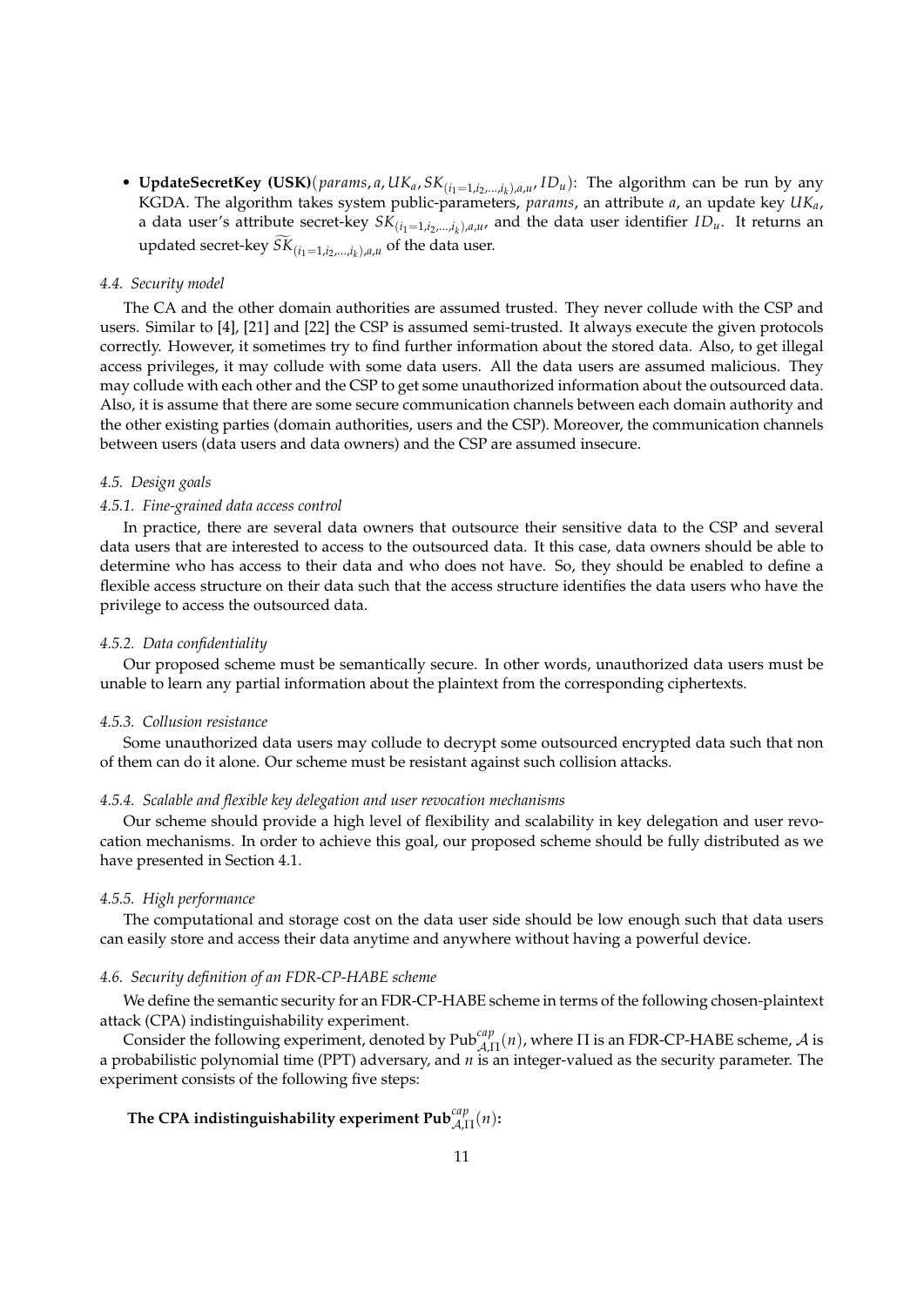- 1. **Setup:** Challenger *C*, at first, runs the **Setup**, **CreatePDA** and **CreateKGDA** algorithms, and gives the adversary *A* the generated system public-parameters *params* and the identifiers of the created domain authorities.
- 2. **Phase 1:** Adversary *A* can adaptively make a polynomial number of queries for secret-keys of some arbitrary data users corresponding to his/her attributes generated by some KGDAs. Once challenger *C* receives a query, it runs **CreateUser** algorithm and gives the requested secret-key to the adversary.
- 3. **Challenge:** Adversary A declares an access tree  $\mathcal{T}$  and two equal length messages  $M_0$  and  $M_1$ such that there is no any data user that the adversary have queried a set of attribute secret-keys of him/her that the corresponding attribute set satisfies the access tree. Challenger *C* flips a random coin  $b \in \{0,1\}$  and then encrypts  $M_b$  under the access tree. The generated ciphertext is returned to the adversary.
- 4. **Phase 2:** The adversary can adaptively make new secret-key queries, with the same mentioned constraint in Phase 1, and the challenger responds them same as before.
- 5. **Guess:** The adversary outputs a guess  $b' \in \{0, 1\}$  of b. The output of the experiment is 1,  $Pub_{\mathcal{A},\Pi}^{cap}(n) = 1$ , if  $b = b'$ ; otherwise the output is 0,  $Pub_{\mathcal{A},\Pi}^{cap}(n) = 0$ . we say the adversary succeeds, if  $Pub_{\mathcal{A},\Pi}^{\text{caip}}(n) = 1$ .

**Definition 1.** *An FDR-CP-HABE scheme* Π *is called CPA-secure if for all probabilistic polynomial-time adversaries A, there is a negligible function negl such that:*

$$
Pr(Pub_{\mathcal{A},\Pi}^{cpa}(n) = 1) \le \frac{1}{2} + negl(n),\tag{2}
$$

*where n is the security parameter of the scheme, and the probability is taken over the randomness of the experiment, as well as the randomness used by the adversary A.*

## **5. Our construction**

In this section, we present our proposed FDR-CP-HABE scheme in detail.

#### <span id="page-11-0"></span>*5.1. System setup*

The CA produces the system public-parameters and some required keys using the following algorithm. It is assumed that any data user and domain authority has a unique identifier (ID).

**Setup:** According to the security parameter *n*, this algorithm at first selects a prime number *q* and then chooses  $x$ ,  $sk_0 \in \mathbb{Z}_q$  uniformly at random, two groups  $G_1$  and  $G_2$  of order  $q$ , a bilinear map  $\hat{e}: G_1 \times G_1 \to G_2$ and three random generators  $P_0, P_1, P_2 \in G_1$ . Then, for each attribute *a* in the universal attribute set **U**, two uniform elements  $sk_a$  ∈  $\mathbb{Z}_q$ ,  $K_a$  ∈  $\{0,1\}$ <sup>n</sup>, and  $PK_a = sk_aP_0$  are considered as secret-keys and public-key of the attribute. After that, it chooses a pseudorandom function  $F: \{0,1\}^* \times \{0,1\}^* \to \mathbb{Z}_q$ and a secure message authentication code scheme  $\Pi_{mac} = (Gen, Mac, Vrfy)$  [23]. Finally, params =  $(q, G_1, G_2, \hat{e}, n, P_0, P_1, P_2, Q_0, Q_1, g_0, g_1, \{PK_a\}_{a \in U}, F, \Pi_{mac})$  is published as the system public-parameters, where  $Q_0 = sk_0 P_0$ ,  $Q_1 = x P_0$ ,  $g_0 = \hat{e}(Q_0, P_1)$ , and  $g_1 = \hat{e}(Q_1, -Q_0)$ . Also  $MSK_1 = (sk_0, x, SK_1^1 =$  $sk_0P_1, SK_1^2 = xQ_0, \{sk_a\}_{a \in U}$ ,  $\{K_a\}_{a \in U}$ ) will be kept secret as the master secret-key of the CA.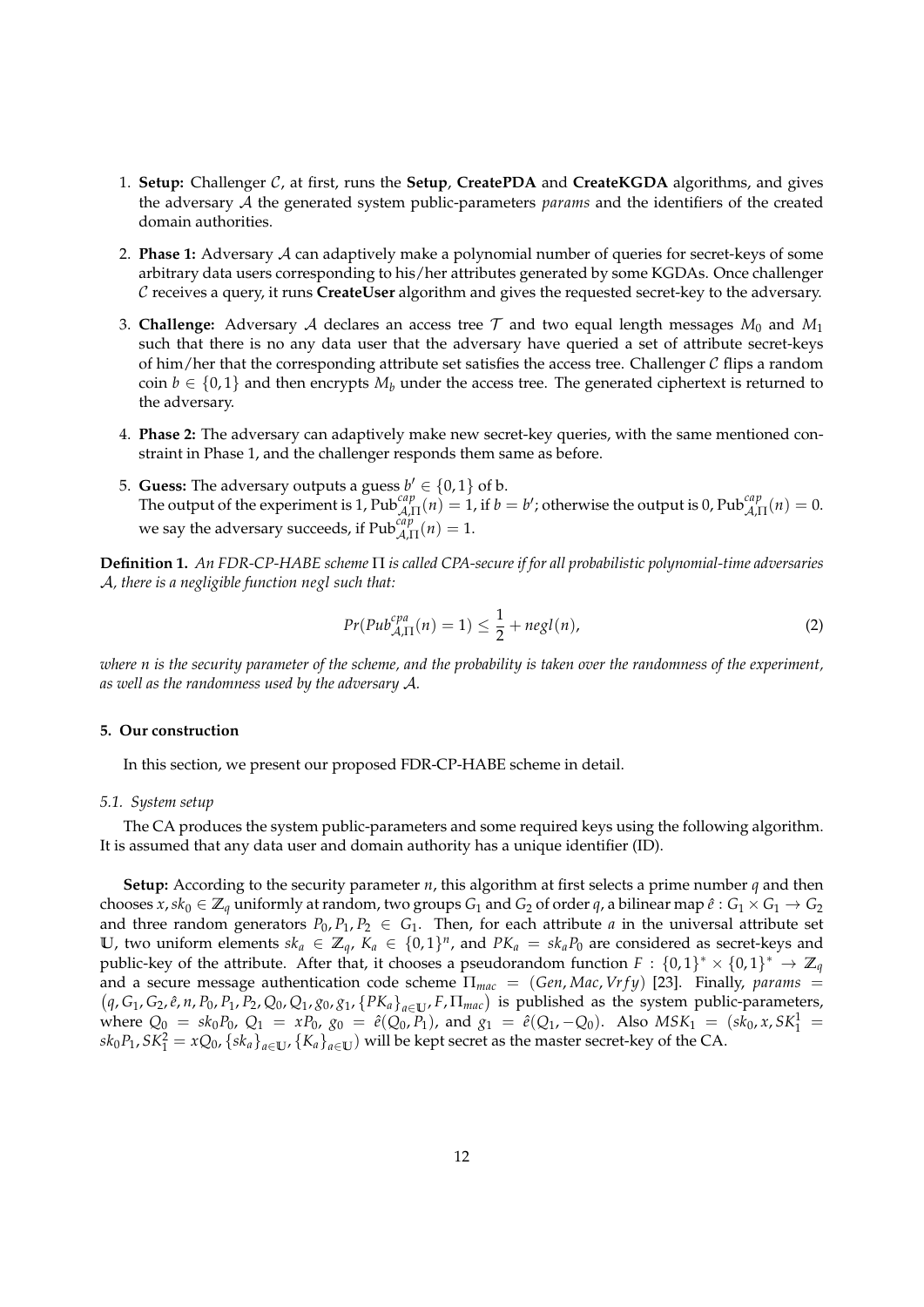#### *5.2. Domain setup*

The CA or any PDA may run the **CreatePDA** algorithm to create some new PDAs. Let us label CA with 1 and its  $N_1$  subdomains with  $(1, 1)$ , $(1, 2)$ ,..., $(1, N_1)$ , from left to right. Also, the *j*-th subdomain of a PDA with label *I* =  $(i_1 = 1, i_2, ..., i_k)$  is labeled with *I*|| $j = (i_1 = 1, i_2, ..., i_k, j)$ .

**CreatePDA:** The CA or a PDA with label  $I = (i_1 = 1, i_2, ..., i_k)$  and secret-keys  $SK_1^1$ ,  $SK_1^2$ ,  $\{sk_a\}_{a \in \mathbb{U}}$ and  ${K_a}_{a \in \mathbf{U}}$  can run this algorithm and create some new PDAs. This algorithm selects a uniform element  $sk_I$  ∈  $\mathbb{Z}_q$  and outputs:

$$
SK_{I||j} = (SK_{I||j}^1 = SK_I^1 + sk_IID_{I||j}, SK_{I||j}^2 = SK_I^2 + sk_IID_{I||j}, \{sk_a\}_{a \in U}, \{K_a\}_{a \in U}),
$$
\n(3)

as the secret-key of the *j*-th created PDA, where  $ID_{I|I} \in G_1$  is the identifier of the *j*-th created PDA.

Any PDA which have not created any subdomains can run the **CreateKGDA** algorithm and create an arbitrary number of KGDA.

**CreateKGDA:** A PDA with label *I* and secret-key  $SK_I = (SK_I^1, SK_I^2, \{sk_a\}_{a \in U}, \{K_a\}_{a \in U})$  which wants to create some KGDAs, at first chooses a uniform element  $sk_I \in \mathbb{Z}_q$ , and generates the secret-key

$$
SK_{I||j} = (SK'_{I||j} = SK_I^1 + sk_IID_{I||j}, \{sk_a\}_{a \in \mathbb{U}}, \{K_a\}_{a \in \mathbb{U}})
$$
\n(4)

and the public-key

$$
PK_{I||j} = SK_I^2 + sk_IID_{I||j}
$$
\n(5)

for the *j*-th created KGDA, where *I*||*j* and *ID*<sub>*I*||*j*</sub>  $\in$  *G*<sub>1</sub> are the label and identifier of the *j*-th created KGDA.

#### *5.3. User registration and generation of attribute secret-keys*

When a data user *u* joins to the system, he/she should choose a unique identifier  $ID_u$ . When the data user asks a KGDA the corresponding secret-key of an attribute *a*. The KGDA at first checks whether the data user is eligible for the attribute or not. If so, then the KGDA runs **CreateUser** algorithm and generates the requested secret-key.

**CreateUser:** Let a data user *u* with identifier *ID<sup>u</sup>* has made a query to a KGDA with label *I* and secretkey  $(SK'_I = SK^1_I + sk_IID_I, \{sk_a\}_{a \in U}, \{K_a\}_{a \in U})$  for the secret-key corresponding to an attribute a. The KGDA runs this algorithm and computes the requested secret-key as follows:

$$
SK_{I,a,u} = SK'_I + sk_aID_u.
$$
\n<sup>(6)</sup>

In order to ease notation, for a label  $I=(i_1=1,i_2,\ldots,i_k)$  of a KGDA and any  $l\in\{1,\ldots,k\}$ , we assume that  $I^l = (i_1, \ldots, i_l)$ . Therefore,  $I^1 = i_1 = 1$  and  $I^k = I$ . It is not hard to verify that, by combining Equations  $(3)$ ,  $(4)$ ,  $(5)$  and  $(6)$ , and using the new notation, we have:

$$
SK_{I,a,u} = SK_1^1 + \sum_{l=1}^{k-1} sk_{I^l}ID_{I^{l+1}} + sk_aID_u
$$
\n(7)

and

<span id="page-12-1"></span><span id="page-12-0"></span>
$$
PK_I = SK_1^2 + \sum_{l=1}^{k-1} sk_{I^l}ID_{I^{l+1}},
$$
\n(8)

where  $ID_{I^{l+1}}$  is the identifier of the domain authority with label  $I^{l+1}$ .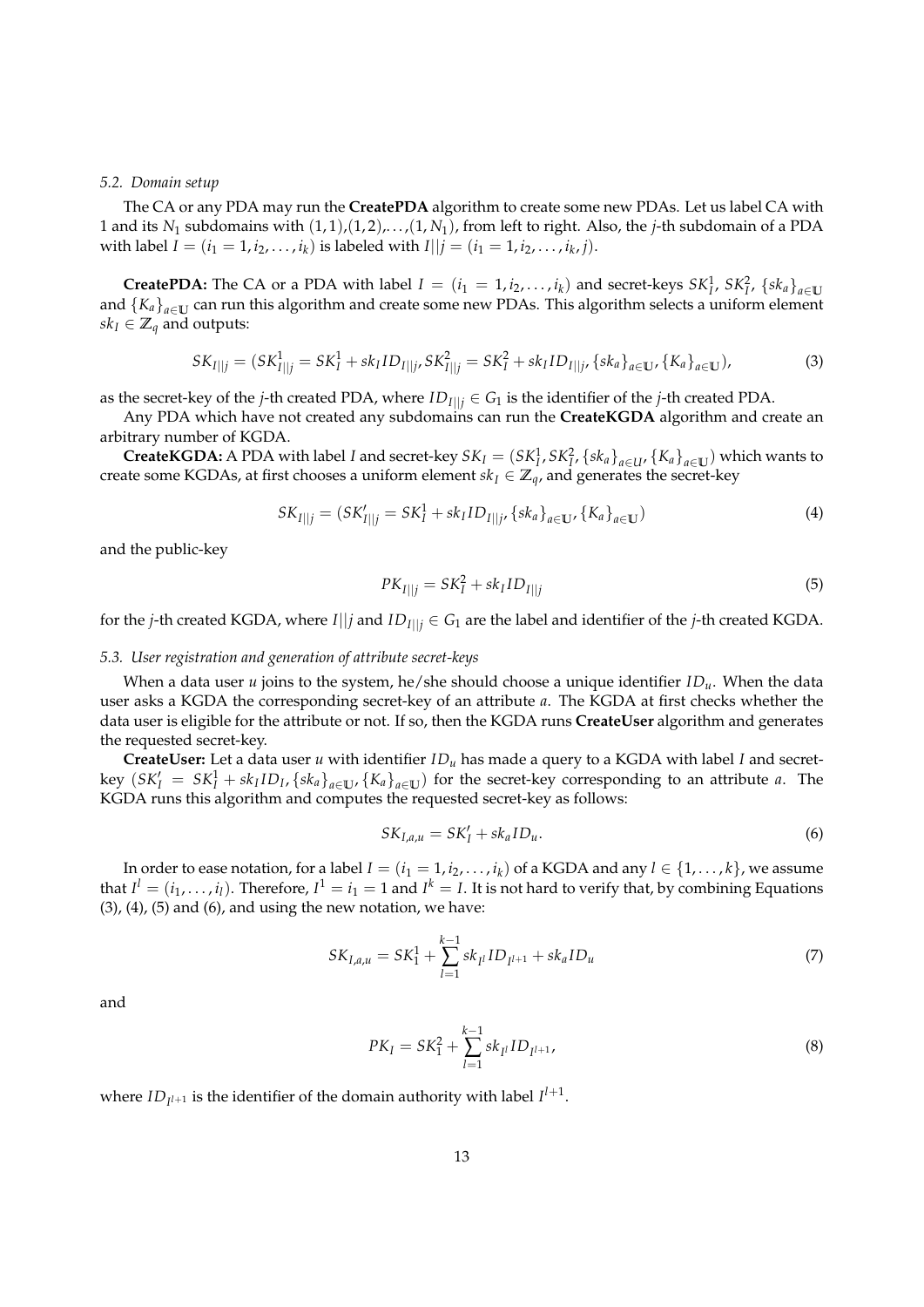#### *5.4. Data encryption*

Before outsourcing a data file to the CSP, for controlling the access rights, the data owner should define an access structure on his/her data, in terms of an access tree, and encrypt the data under the access tree. This process can be described in detail as follows:

**Encryption:** For encrypting a data file  $M \in G_1$ , the data owner at first defines an access tree  $\mathcal T$  with root R and a threshold value  $k_x$  for each node x in the tree. Then, he/she sets  $q_R(x) = r + b_1x, \ldots, b_{k_R-1}x^{k_R-1}$ , where *r* and  $b_i$  are uniform elements of  $\mathbb{Z}_q$ ,  $i = 1, \ldots, k_R - 1$ . In a similar way, a polynomial  $q_{x_i}$  of degree  $k_{x_i}$  − 1 that  $q_{x_i}(0) = q_R(i)$  is selected for the *i*-th child of *R*. This process is continued until each node of the tree gets one polynomial. As we noted in Section 3.2, for each leaf node *y* of the tree, the threshold value is equal to one. Therefore,  $q_y$  is a constant polynomial. Let  $y_a$  be the leaf node of the tree corresponding to the attribute *a* and  $L<sub>T</sub>$  be the leaf node set of tree  $T$ . The output of the algorithm is:

$$
CT = (\mathcal{T}, V = M, g_0^r, V' = g_1^r, C = rP_0, C' = rP_2, \{C_a = q_{y_a}P_0, C'_a = q_{y_a}(PK_a - P_2)\}_{y_a \in L_{\mathcal{T}}})
$$
(9)

#### *5.5. Partial and full decryption*

As we mentioned in Section 4.5.5, one of our main goals in designing our FDR-CP-HABE scheme is to decrease the computational costs on the data user side. In other words, we want to provide a situation in which even data users with low computing resources can easily use the scheme. For this purpose, in our scheme, the CSP does the most amount of the required computations in decryption algorithm and very few computations are done by the d[ata us](#page-10-0)er.

When a data user wants to decrypt a ciphertext, he first runs **CreateDecryptionToken(CDT)** algorithm and generates some decryption tokens for the CSP such that they do not leak any partial information about the corresponding plaintext and the data user's secret-keys. Then, using the tokens, the CSP runs **PartialDecrypt** algorithm and produces a partially decrypted ciphertext for the data user. Finally, using the partially decrypted ciphertext and running the **FullDecrypt** algorithm, the data user obtains the corresponding plaintext. Also, as we will note in Remark 2, a data user with the required computational resources can decrypt the ciphertext without the contribution of the CSP.

**CreateDecryptionToken(CDT):** Given a ciphertext  $CT = (\mathcal{T}, V, V', C, C', \{C_a, C'_a\}_{y_a \in L_{\mathcal{T}}})$ , a data user with identifier  $ID_u$  and an attribute set  $S = {a_i}_{i=1}^t$  that [fo](#page-14-0)r any attribute  $a_i, i \in \{1, ..., t\}$ , there is a leaf nod  $y_{a_i} \in L_T$ . This algorithm outputs a uniform element *d* as partial decryption key (PDK), two token sets  $TS^{(1)} = \left\{ T_{a_i}^{(1)} = d.SK_{I_i, a_i, u} \right\}_{i=1}^{t}$  $\sum_{i=1}^{t}$ ,  $TS^{(2)} = \left\{ T_{a_i}^{(2)} = d.C_{a_i} \right\}_{i}^{t}$  $I_{i=1}^{I}$ , and three tokens  $T^{(3)} = dID_{u}$ ,  $T^{(4)} = dQ_{0}$  and  $T^{(5)} = V'^d$ , where  $SK_{I_i, a_i, u}$  is the secret-key of data user *u* corresponding to the attribute  $a_i$  and generated by the KGDA with label  $I_i = (1, \ldots, k_i)$ .

For a ciphertext  $CT=(\mathcal{T},V,V',C,C',{\{C_a,C'_a\}}_{y_a\in L_{\mathcal{T}}})$ , a node  $y$  of  $\mathcal{T}$ , and a data user  $u$ , let

$$
B_{y,u} = g_0^{q_y(0)} \cdot g_1^{q_y(0)} \cdot \hat{e}(P_2, ID_u)^{q_y(0)},
$$

where  $q_y$  is the assigned polynomial to the node *y* in the encryption phase.

**PartialDecrypt:** Given a ciphertext  $CT$  with access structure  $T$  satisfied by a data user's attribute set  $S = \{a_i\}_{i=1}^t$  and the decryption tokens  $TS^{(1)} = \left\{T_{a_i}^{(1)}\right\}$ }*t*  $T_{i=1}^{t}$ ,  $TS^{(2)} = \left\{ T_{a_i}^{(2)} \right\}$ }*t*  $T_{i=1}^{r}$ ,  $T^{(3)}$ ,  $T^{(4)}$  and  $T^{(5)}$  obtained from **CDT** algorithm. The algorithm at first computes: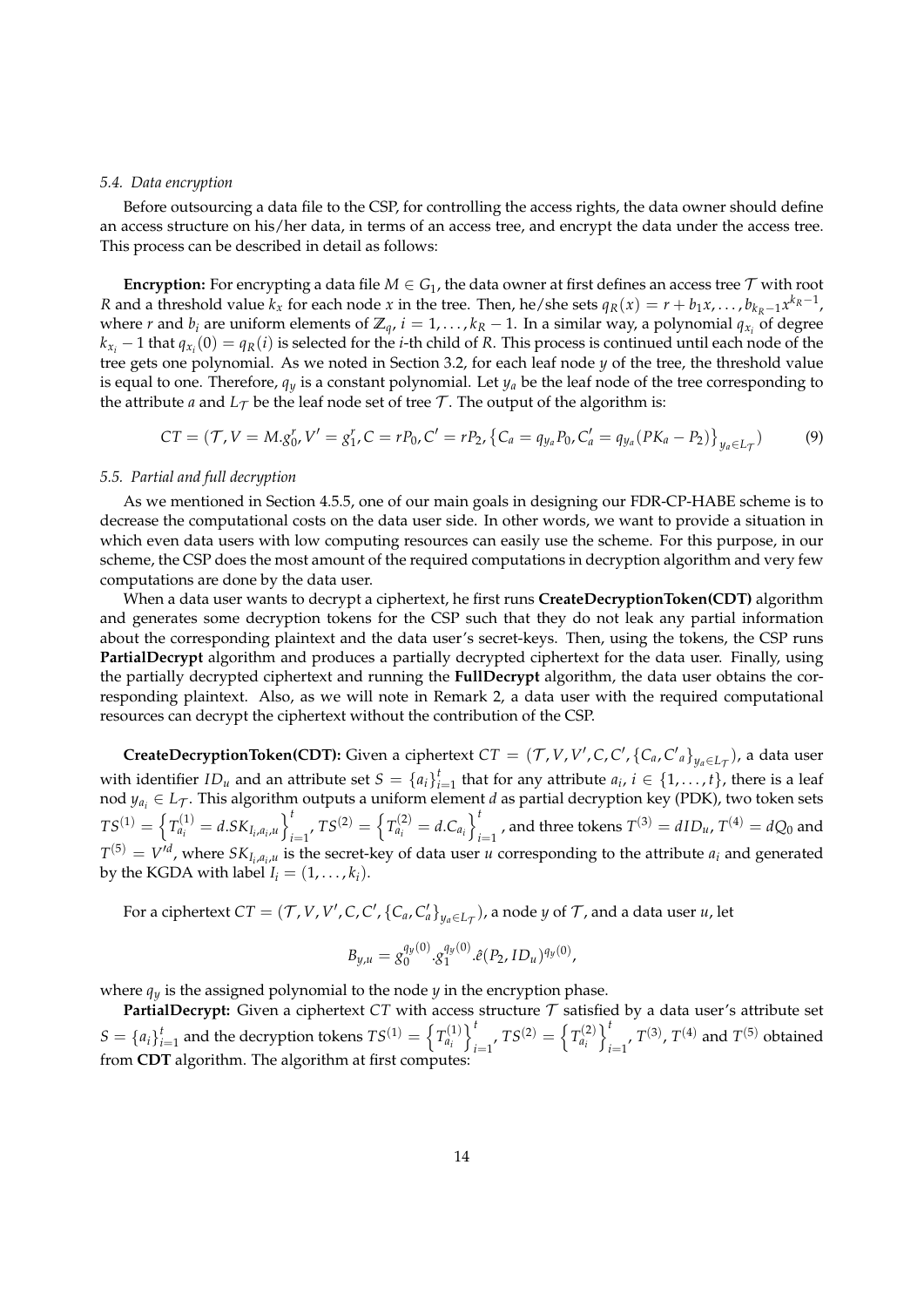$$
B_{y_{a_i},u}^d = \frac{\hat{e}(C_{a_i}, T_{a_i}^{(1)})}{\hat{e}(T_{a_i}^{(2)}, PK_{I_i})\hat{e}(C_{a_i}', T^{(3)}))}
$$
  
=  $g_0^{dq_{y_{a_i}}} \cdot g_1^{dq_{y_{a_i}}} \cdot \hat{e}(P_2, T^{(3)})^{q_{y_{a_i}}},$  (10)

for any  $i \in \{1, ..., t\}$ . Then, it calculates  $B_{R,u}$  in the following way, where *R* is the root node of the access tree *T* :

Since the access tree  $T$  is satisfied by  $S$ , there are some internal nodes  $y$  as the parent of leaf-nodes  $y_{a_{i_1}}, \ldots, y_{a_{i_{k_y}}}$  in the access tree, where  $k_y$  is the threshold value of node  $y$  . Now, if  $q_y$  is the assigned polynomial to a node *y* of the tree in the encryption phase, then by using the interpolation method we have  $q_y(x) =$ *ky*  $\sum_{s=1}^{n} l_{i_s}(x) q_{y}(i_s) =$ *ky*  $\sum_{s=1}^{n} l_{i_s}(x) q_{y_{a_{i_s}}}(0)$ , where

$$
l_{i_s}(x) = \frac{(x-i_1)\dots(x-i_{s-1})(x-i_{s+1})\dots(x-i_{k_{y_i}})}{(i_s-i_1)\dots(i_s-i_{s-1})(i_s-i_{s+1})\dots(i_s-i_{k_{y_i}})}
$$

is the Lagrange polynomial,  $s = 1, \ldots, k_{y_i}$ .

So, the value  $B_{y,u}^d$  can be computed as follows:

<span id="page-14-1"></span>
$$
B_{y,u}^d = \prod_{s=1}^{k_{y_i}} (B_{y_{a_{is}},u}^d)^{l_{is}(0)}
$$
  
=  $g_0^{dq_y(0)} \cdot g_1^{dq_y(0)} \cdot \hat{e}(P_2, T^{(3)})^{q_y(0)}$ . (11)

After that, in a similar way, the CSP computes  $B_{y',u}^d$  for some nodes  $y'$  in the next level of the access tree, by using some values  $B_{y_1,\mu}^d,\ldots,B_{y_{k_{y'}}^d,\mu}^d$  obtained before, where the nodes  $y_1,\ldots,y_{k_{y'}}$  are children of the node  $y'.$ Continuing this process, the CSP calculates:

$$
B_{R,u}^d = g_0^{dq_R(0)} \cdot g_1^{dq_R(0)} \cdot \hat{e}(P_2, T^{(3)})^{q_R(0)}
$$
  
=  $g_0^{dr} \cdot g_1^{dr} \cdot \hat{e}(P_2, T^{(3)})^r$   
=  $g_0^{dr} \cdot T^{(5)} \cdot \hat{e}(C', T^{(3)})$  (12)

and the partially decrypted ciphertext

$$
CT' = \frac{B_{R,u}^d}{T^{(5)}.\hat{e}(C',T^{(3)})}
$$
  
=  $g_0^{dr}$ , (13)

is returned as the output.

<span id="page-14-0"></span>**FullDecrypt:** Once the data user receives partially decrypted ciphertext *CT′* , he/she can recover the message as follows:

$$
M = \frac{V}{CT'^{\frac{1}{d}}}.\tag{14}
$$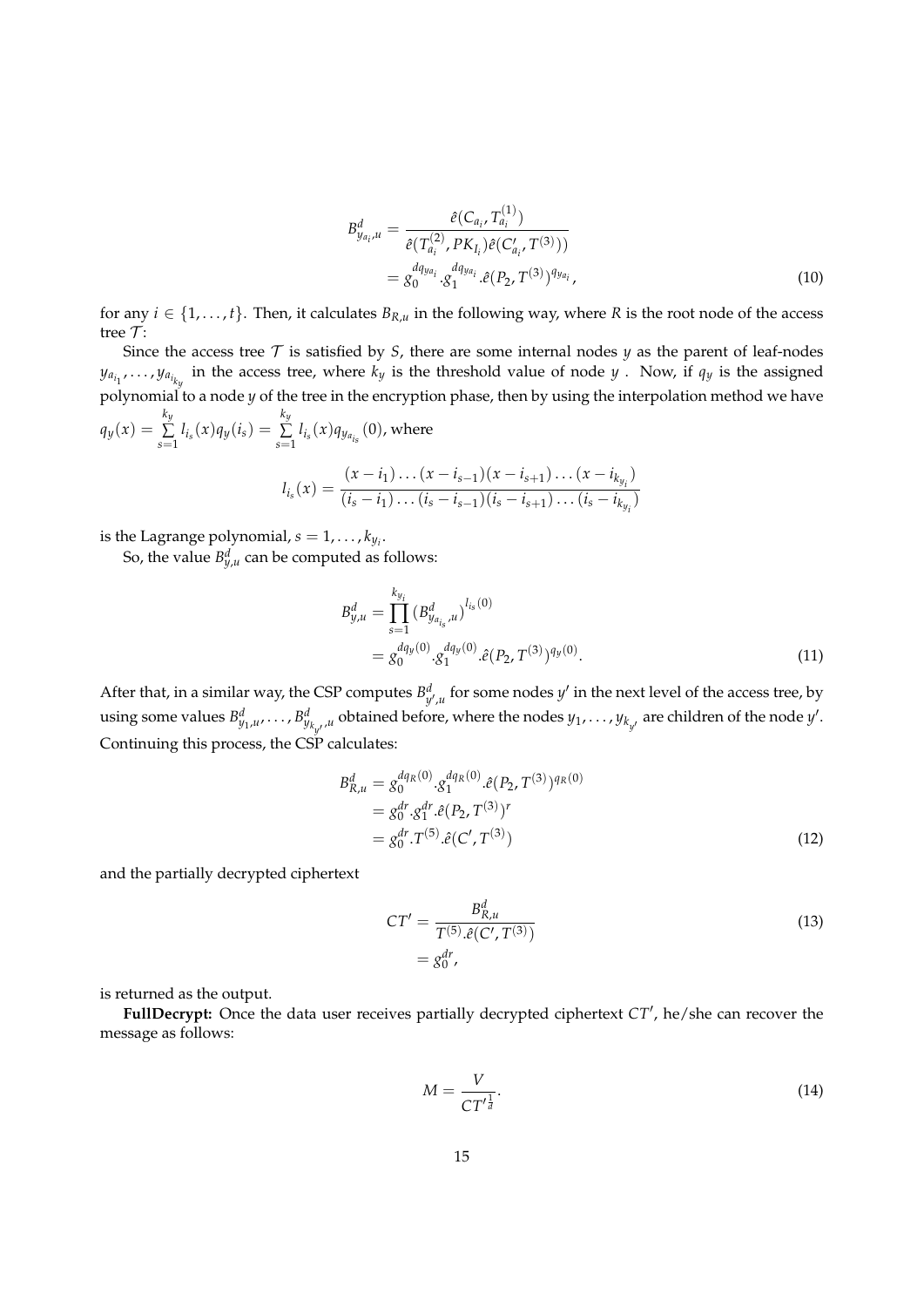**Remark 2.** A data user *u who has an attribute set S* satisfying the access tree of a given ciphertext  $CT = (T, V, V', V')$  $(C,C',\{C_a,C'_a\}_{y_a\in L_\mathcal{T}})$  can decrypt CT without getting help from the CSP. In this case, the data user can recover the *file as follows:*

*• First, the data users calculates*

$$
B_{y_{a_i},u} = \frac{\hat{e}(C_{a_i}, SK_{I^{(i)},a_i,u})}{\hat{e}(C_{a_i}, PK_{I^{(i)}}).\hat{e}(C'_{a_i}, ID_u)}
$$
  
=  $g_0^{q_{ya_i}} \cdot g_1^{q_{ya_i}}.\hat{e}(P_2, ID_u))^{q_{ya_i}}$ ,

*for each attribute*  $a_i \in S$ .

*• Then, as before, by using the interpolation method, the following expression can be calculated*

$$
B_{R,u} = g_0^r \cdot g_1^r \cdot \hat{e}(P_2, ID_u))^r
$$
  
=  $g_0^r \cdot g_1^r \cdot \hat{e}(rP_2, ID_u)$   
=  $g_0^r \cdot V' \cdot \hat{e}(C', ID_u)$ .

*Then, the corresponding message is recovered as follows:*

$$
M = \frac{V}{\frac{B_{R,u}}{V'.\hat{e}(C',ID_u)}}
$$

.

**Remark 3.** *The most impressive benefit of a FDR-CP-HABE can be observed in the decryption process. As we have seen in this section, despite to the other existing works, the secret-keys of a data user gotten from different domain authorities can be used together in the decryption process. This option offers a high level of scalability and flexibility in the key delegation mechanism.*

# *5.6. User revocation*

In real applications, some attributes might be revoked from a data user. To achieve forward secrecy, whenever an attribute is revoked from a data user, it should be made sure that the data user no longer has access to the associated shared data.

For these purposes, KGDAs update secret-key and public-key of the revoked attribute. Also, they update attribute secret-keys of the authorized data users. Furthermore, the related ciphertexts should be re-encrypted by the CSP. The revocation process is described through the following three algorithms.

**UpdateAttribute:** For an attribute  $a_0$  with secret-keys  $sk_{a_0}$  and  $K_{a_0}$ , and public-key  $PK_{a_0}$ , once a KGDA judges that a data user  $u_0$  no longer is eligible for the attribute, it selects a random integer number *s* and broadcasts the message  $R(a_0, u_0) = (a_0, ID_{u_0}, s, time, \mathbf{Mac}_{K_{a_0}}(ID_{u_0}, s, time))$ , where *time* is a time stamp. Also, it sends an update-key  $UK_{a_0} = F_{K_{a_0}}(s) - sk_{a_0}$  to the CSP through an authenticated secure channel, where  $F_{K_{a_0}}(s) = F(K_{a_0}, s)$ . Any KGDA, once receives the message  $R(a_0, u_0)$ , using the **Vrfy** algorithm checks the validity of the message. If so, they substitute  $sk_{a_0}$  and  $PK_{a_0}$  with  $sk'_a = F_{K_{a_0}}(s) = F(K_{a_0}, s)$  and  $PK'_{a} = sk'_{a}P_{0}$ , respectively, and compute  $UK_{a_0} = sk'_{a_0} - sk_{a_0}$ .

**ReEncrypt:** For a revoked attribute  $a_0$ , once the CSP receives the update-key  $\mathit{UK}_{a_0}$  from a KGDA, any ciphertext  $CT=(\mathcal{T},V,V',C,C',\{C_a,C_a'\}_{y_a\in L_{\mathcal{T}}})$  that its access tree  $\mathcal T$  has a leaf node  $y_{a_0}$  corresponding to attribute  $a_0$  is re-encrypted as  $\widetilde{CT} = (\mathcal{T}, V, C, C_{a_0}, \widetilde{C}_{a_0}' = C_{a_0}' + UK_{a_0}C_{a_0}, \{C_a, C_a'\}_{y_a \in L_{\mathcal{T}} - \{y_{a_0}\}})$ . Then CSP stores  $\widetilde{CT}$  and removes the old version of the ciphertext.

**UpdateSecretKey(USK):** When an authorized data user *u* makes a query for updating his/her attribute  $s$  secret-key  $SK_{I,a_0,u}$  to a KGDA, the KGDA updates his/her secret-key as  $SK_{I,a_0,u} = SK_{I,a_0,u} + UK_{a_0}ID_u$  and returns the result to him/her.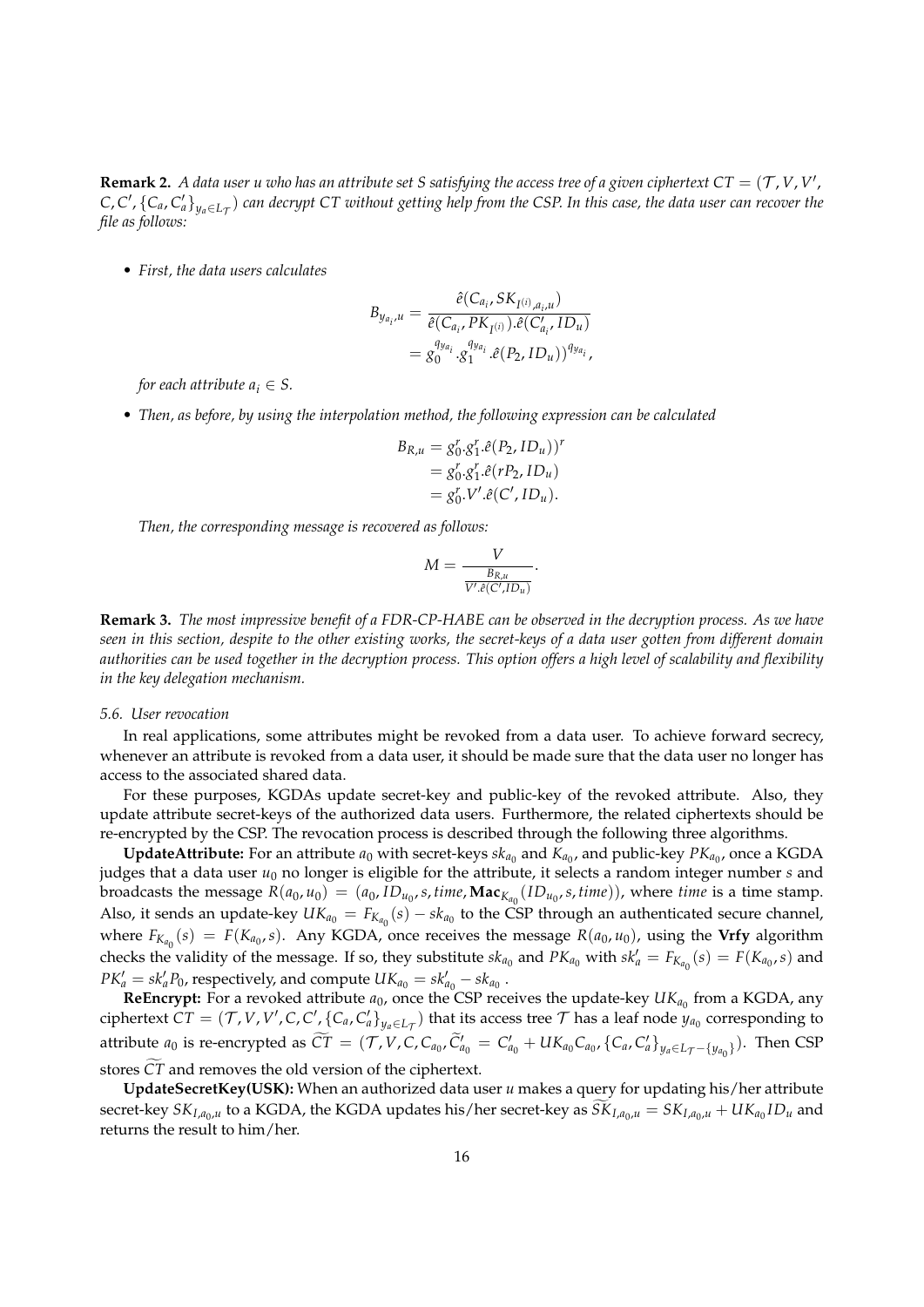**Remark 4.** *In the revoking process one can see another benefit of a FDR-CP-HABE scheme. Same as the key delegation phase, in this case, the parameters of the revoked attributes and also the corresponding secret-keys of the authorized data users can be updated by any KGDA. Indeed, each KGDA can update secret-keys of any data user, even if the KGDA has not generated them.*

# *5.7. Correctness analysis of our proposed scheme*

In this section, we show the correctness of our proposed scheme.

**Theorem 5.** *The decryption process is correct.*

*Proof.* Consider a ciphertext  $CT = (\mathcal{T}, V, V', C, C', \{C_a, C_a'\}_{y_a \in L_{\mathcal{T}}})$ . Let  $TS^{(1)}$ ,  $TS^{(2)}$ ,  $T^{(3)}$ ,  $T^{(4)}$ ,  $T^{(5)}$ ,  $d$ ,  $S =$  ${a_i}_{i=1}^t$ ,  $I_i$  and  $SK_{I_i, a_i, u}$  be as in Section 5.5,  $i = 1, \ldots t$ . In the following, we first prove the correctness of **PartialDecrypt** algorithm. For this purpose, we show the correctness of Equations (10), (11), (12) and (13). We have:

$$
B_{y_{a_i},u}^d = \frac{\hat{e}(C_{a_i}, T_{a_i}^{(1)})}{\hat{e}(T_{a_i}^{(2)}, PK_{I_i}).\hat{e}(C_{a_i}', T^{(3)})}
$$
  
= 
$$
\frac{\hat{e}(C_{a_i}, dSK_{I_i, a_i,u})}{\hat{e}(T_{a_i}^{(2)}, PK_{I_i}).\hat{e}(C_{a_i}', T^{(3)})}
$$
(15)

Using Equation (7), we thus have:

$$
B_{y_{a_i},u}^d = \frac{\hat{e}(C_{a_i}, d(SK_1^1 + \sum_{l=1}^{k_i-1} sk_{I_i^l}ID_{I_i^{l+1}} + sk_{a_i}ID_u))}{\hat{e}(T_{a_i}^{(2)}, PK_{I_i}).\hat{e}(C_{a_i}, T^{(3)})}
$$
  
\n
$$
= \frac{\hat{e}(C_{a_i}, dSK_1^1).\hat{e}(C_{a_i}, d \sum_{l=1}^{k_i-1} sk_{I_i^l}ID_{I_i^{l+1}}).\hat{e}(C_{a_i}, dsk_{a_i}ID_u)}{\hat{e}(T_{a_i}^{(2)}, PK_{I_i}).\hat{e}(C_{a_i}', T^{(3)})}
$$
  
\n
$$
= \frac{\hat{e}(C_{a_i}, dSK_1^1).\hat{e}(C_{a_i}, d(\sum_{l=1}^{k_i-1} sk_{I_i^l}ID_{I_i^{l+1}} + xQ_0 - xQ_0)).\hat{e}(C_{a_i}, dsk_{a_i}ID_u)}{\hat{e}(T_{a_i}^{(2)}, PK_{I_i}).\hat{e}(C_{a_i}', T^{(3)})}
$$
  
\n
$$
= \frac{\hat{e}(dC_{a_i}, SK_1^1).\hat{e}(dC_{a_i}, (\sum_{l=1}^{k_i-1} sk_{I_i^l}ID_{I_i^{l+1}} + xQ_0 - xQ_0)).\hat{e}(dC_{a_i}, sk_{a_i}ID_u)}{\hat{e}(T_{a_i}^{(2)}, PK_{I_i}).\hat{e}(C_{a_i}', T^{(3)})}
$$
  
\n
$$
= \frac{\hat{e}(dC_{a_i}, SK_1^1).\hat{e}(dC_{a_i}, (\sum_{l=1}^{k_i-1} sk_{I_i^l}ID_{I_i^{l+1}} + xQ_0 - xQ_0)).\hat{e}(dC_{a_i}, sk_{a_i}ID_u)}{\hat{e}(T_{a_i}^{(2)}, PK_{I_i}).\hat{e}(C_{a_i}', T^{(3)})}
$$
(16)

$$
= \frac{\hat{e}(dC_{a_{i}}, SK_{1}^{1}).\hat{e}(T_{a_{i}}^{(2)}, \sum_{l=1}^{k_{i}-1} sk_{I_{i}^{l}}ID_{I_{i}^{l+1}} + SK_{1}^{2} - xQ_{0}).\hat{e}(dq_{y_{a_{i}}}P_{0}, sk_{a_{i}}ID_{u})}{\hat{e}(T_{a_{i}}^{(2)}, PK_{I_{i}}).\hat{e}(C'_{a_{i}}, T^{(3)})}
$$
(17)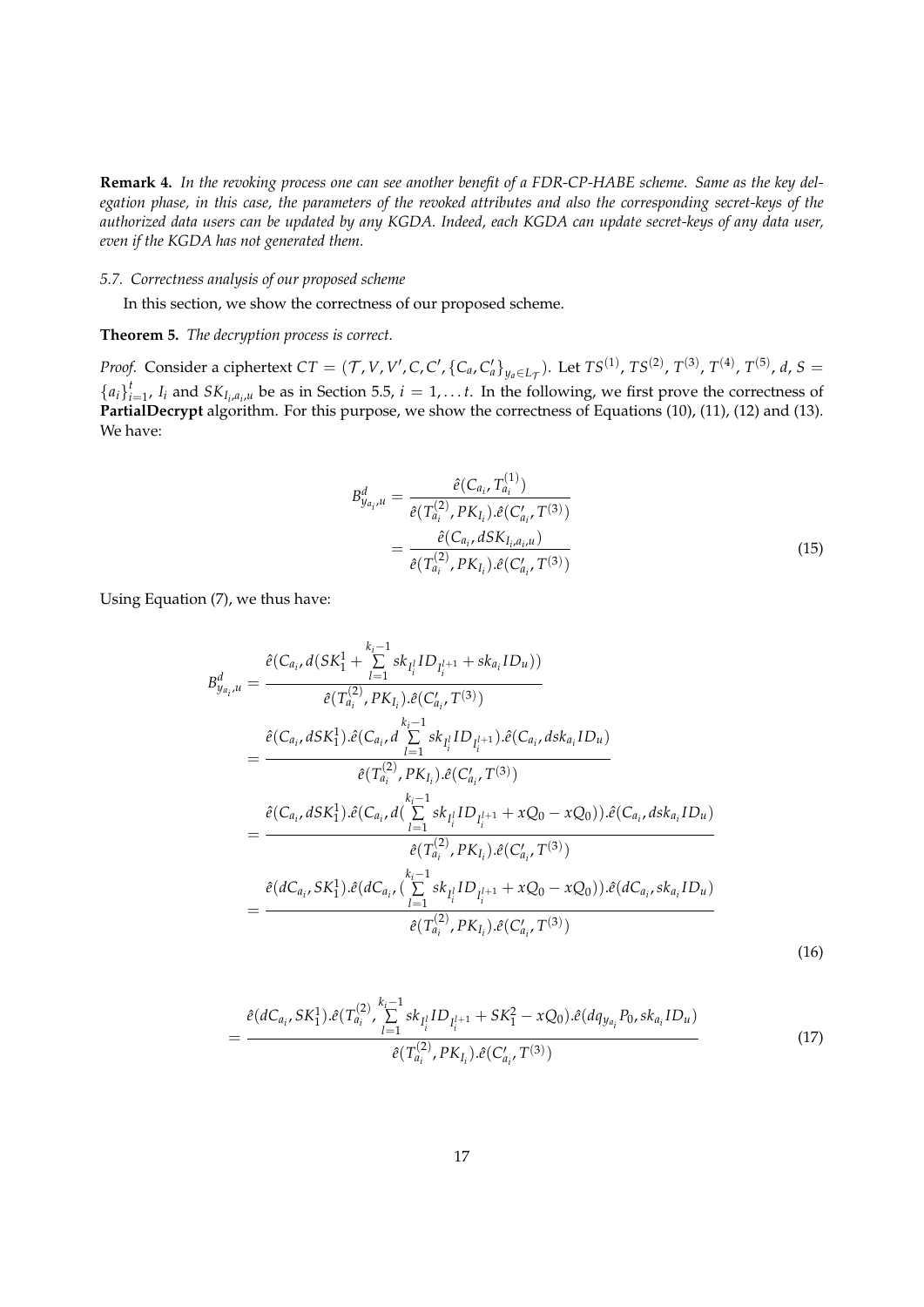Now, using Equation (8), we see that:

$$
B_{y_{a_i},u}^d = \frac{\hat{e}(dq_{y_{a_i}}P_0, sk_0P_1).\hat{e}(T_{a_i}^{(2)}, PK_{I_i} - xQ_0).\hat{e}(dq_{y_{a_i}}P_0, sk_{a_i}ID_u)}{\hat{e}(T_{a_i}^{(2)}, PK_{I_i}).\hat{e}(C_{a_i}', T^{(3)})}
$$
\n
$$
= \frac{\hat{e}(dq_{y_{a_i}}P_0, sk_0P_1).\hat{e}(T_{a_i}^{(2)}, PK_{I_i}).\hat{e}(dq_{y_{a_i}}P_0, -xQ_0).\hat{e}(dq_{y_{a_i}}P_0, sk_{a_i}ID_u)}{\hat{e}(T_{a_i}^{(2)}, PK_{I_i}).\hat{e}(C_{a_i}', T^{(3)})}
$$
\n
$$
= \frac{\hat{e}(P_0, sk_0P_1)^{dq_{y_{a_i}}}\hat{e}(P_0, -xQ_0)^{dq_{y_{a_i}}}\hat{e}(q_{y_{a_i}}sk_{a_i}P_0, dID_u)}{\hat{e}(C_{a_i}', T^{(3)})}
$$
\n
$$
= \frac{\hat{e}(sk_0P_0, P_1)^{dq_{y_{a_i}}}\hat{e}(xP_0, -Q_0)^{dq_{y_{a_i}}}\hat{e}(q_{y_{a_i}}sk_{a_i}P_0, T^{(3)})}{\hat{e}(q_{y_{a_i}}(PK_{a_i} - P_2), T^{(3)})}
$$
\n
$$
= \frac{\hat{e}(Q_0, P_1)^{dq_{y_{a_i}}}\hat{e}(Q_1, -Q_0)^{dq_{y_{a_i}}}\hat{e}(q_{y_{a_i}}PK_{a_i}, T^{(3)})}{\hat{e}(-q_{y_{a_i}}P_2, T^{(3)}).\hat{e}(q_{y_{a_i}}PK_{a_i}, T^{(3)})}
$$
\n
$$
= \frac{\hat{e}(Q_0, P_1)^{dq_{y_{a_i}}}\hat{e}(Q_1, -Q_0)^{dq_{y_{a_i}}}\hat{e}(q_{y_{a_i}}PK_{a_i}, T^{(3)})}{\hat{e}(P_2, T^{(3)})^{-q_{y_{a_i}}}}
$$
\n
$$
= \hat{e}(Q_0, P_1)^{dq_{y_{a_i}}}\hat{e}(Q_1, -Q_0)^{dq_{y_{a_i}}}
$$
\n
$$
= \hat{e
$$

So, Equation (10) is correct. On the other hand,

$$
B_{y_i,u}^d = \prod_{s=1}^{k_{y_i}} (B_{y_{a_{i_s}},u})^{d l_{i_s}(0)}
$$
  
\n
$$
= \prod_{s=1}^{k_{y_i}} g_0^{d l_{i_s}(0) q_{y_{a_i}}} \cdot g_1^{d l_{i_s}(0) q_{y_{a_i}}} \cdot \hat{e}(P_2, T^{(3)})^{l_{i_s}(0) q_{y_{a_i}}}
$$
  
\n
$$
= \frac{k_{y_i}}{q} \sum_{s=1}^{k_{y_i}} l_{i_s}(0) q_{y_{a_i}} \cdot \frac{k_{y_i}}{q} l_{i_s}(0) q_{y_{a_i}} \cdot \hat{e}(P_2, T^{(3)}) \sum_{s=1}^{k_{y_i}} l_{i_s}(0) q_{y_{a_i}}
$$
  
\n
$$
= g_0^{d q_{y_i}(0)} \cdot g_1^{d q_{y_i}(0)} \cdot \hat{e}(P_2, T^{(3)})^{q_{y_i}(0)}
$$
  
\n(19)

which proves the correctness of Equation (11). Also,

$$
B_{R,u}^d = g_0^{dq_R(0)} \cdot g_1^{dq_R(0)} \cdot \hat{e}(P_2, T^{(3)})^{q_R(0)}
$$
  
=  $g_0^{dr} \cdot g_1^{dr} \cdot \hat{e}(P_2, T^{(3)})^r$   
=  $g_0^{dr} \cdot V^{rd} \cdot \hat{e}(rP_2, T^{(3)})$   
=  $g_0^{dr} \cdot T^{(5)} \cdot \hat{e}(C', T^{(3)})$ . (20)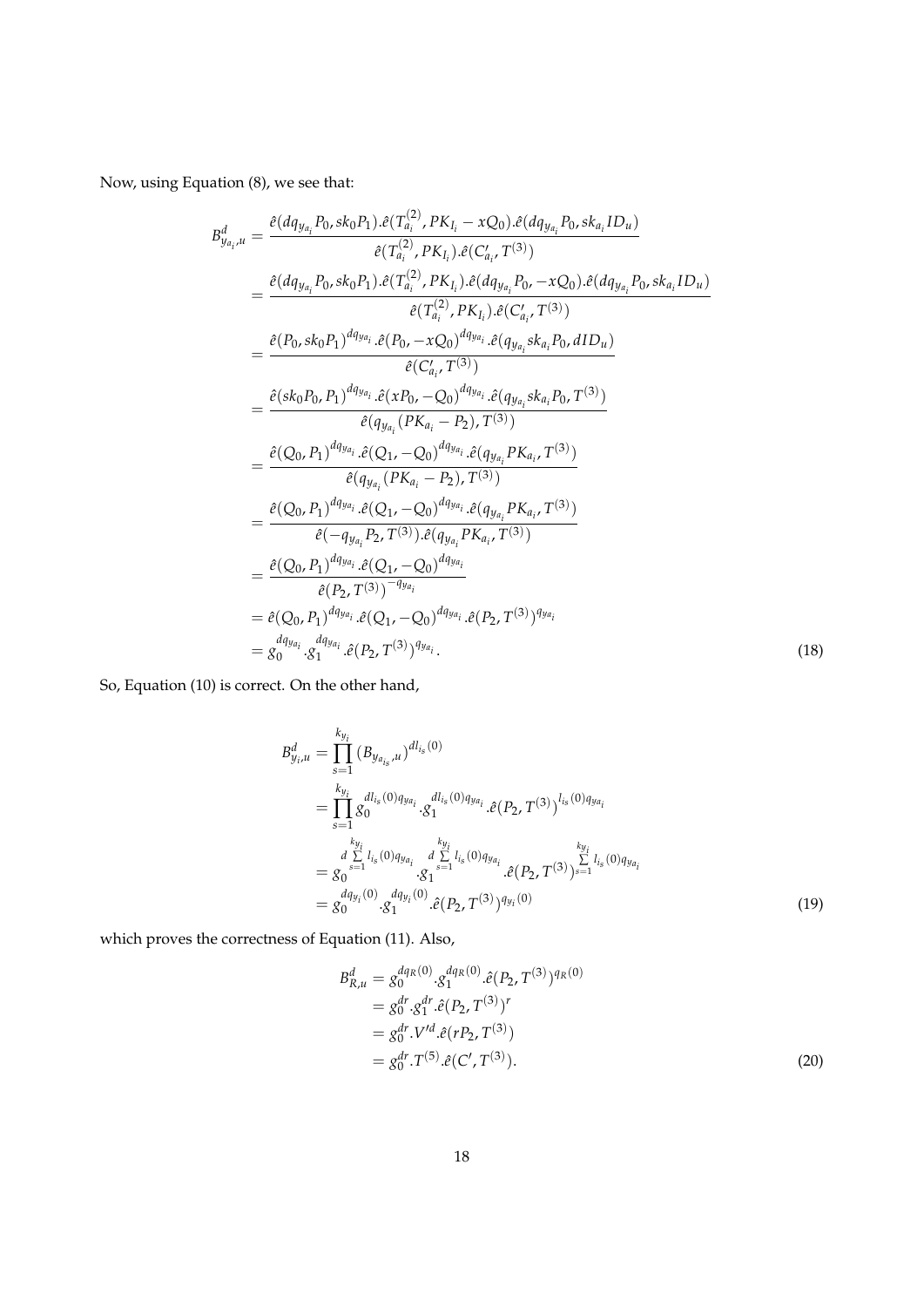Moreover,

$$
CT' = \frac{B_{R,u}^d}{T^{(5)}.\hat{e}(C',T^{(3)})}
$$
  
= 
$$
\frac{g_0^{dr} \cdot T^{(5)}.\hat{e}(C',T^{(3)})}{T^{(5)}.\hat{e}(C',T^{(3)})}
$$
  
= 
$$
g_0^{rd}.
$$
 (21)

Therefore, Equations (12) and (13) are correct.

Now, in order to show the correctness of the **FullDecrypt** algorithm, we should prove Equation (14). Consider the partially decrypted ciphertext *CT′* and **FullDecrypt** algorithm. We see that:

$$
\frac{V}{CT^{\prime \frac{1}{d}}} = \frac{M \cdot g_0^r}{(g_0^{dr})^{\frac{1}{d}}}
$$

$$
= \frac{M \cdot g_0^r}{g_0^r}
$$

$$
= M.
$$
 (22)

This proves the theorem.

**Theorem 6.** *The re-encryption process is correct.*

*Proof.* Let  $a_0$ ,  $C_{a_0}$ ,  $C'_{a_0}$ ,  $\widetilde{C}'_{a_0}$ ,  $UK_{a_0}$ ,  $sk_{a_0}$ ,  $sk'_{a_0}$ ,  $PK_{a_0}$  and  $PK'_{a_0}$  be the same as Section 5.6. To show the correctness of the re-encryption process, we should prove that  $\widetilde{C}'_{a_0} = q_{y_{a_0}}(PK'_{a_0} - P_2)$ . We have:

$$
\begin{aligned}\n\widetilde{C}'_{a_0} &= C'_{a_0} + UK_{a_0}C_{a_0} \\
&= q_{y_{a_0}}(PK_{a_0} - P_2) + (sk'_{a_0} - sk_{a_0})(q_{y_{a_0}}P_0) \\
&= q_{y_{a_0}}(sk_{a_0}P_0 - P_2) + (sk'_{a_0} - sk_{a_0})(q_{y_{a_0}}P_0) \\
&= q_{y_{a_0}}(sk'_{a_0}P_0 - P_2) \\
&= q_{y_{a_0}}(PK'_{a_0} - P_2).\n\end{aligned}
$$

So, the re-encryption algorithm is correct.

 $\Box$ 

 $\Box$ 

## **6. Security analysis**

In this section we show that our proposed scheme fulfills the mentioned security requirements in Section 4. We first prove that the scheme is adaptively semantically secure in the standard model. Then we conclude that the scheme is collusion resistance. After that, we show that it achieves fine-grained access control over the outsourced encrypted data.

#### *6.1. [D](#page-6-1)ata confidentiality*

**Theorem 7.** *If the DBDH problem is hard relative to two cyclic groups G*1*, G*<sup>2</sup> *of a prim order q and a bilinear map*  $e: G_1 \times G_1 \rightarrow G_2$ , then our construction is adaptively semantically secure in the standard model.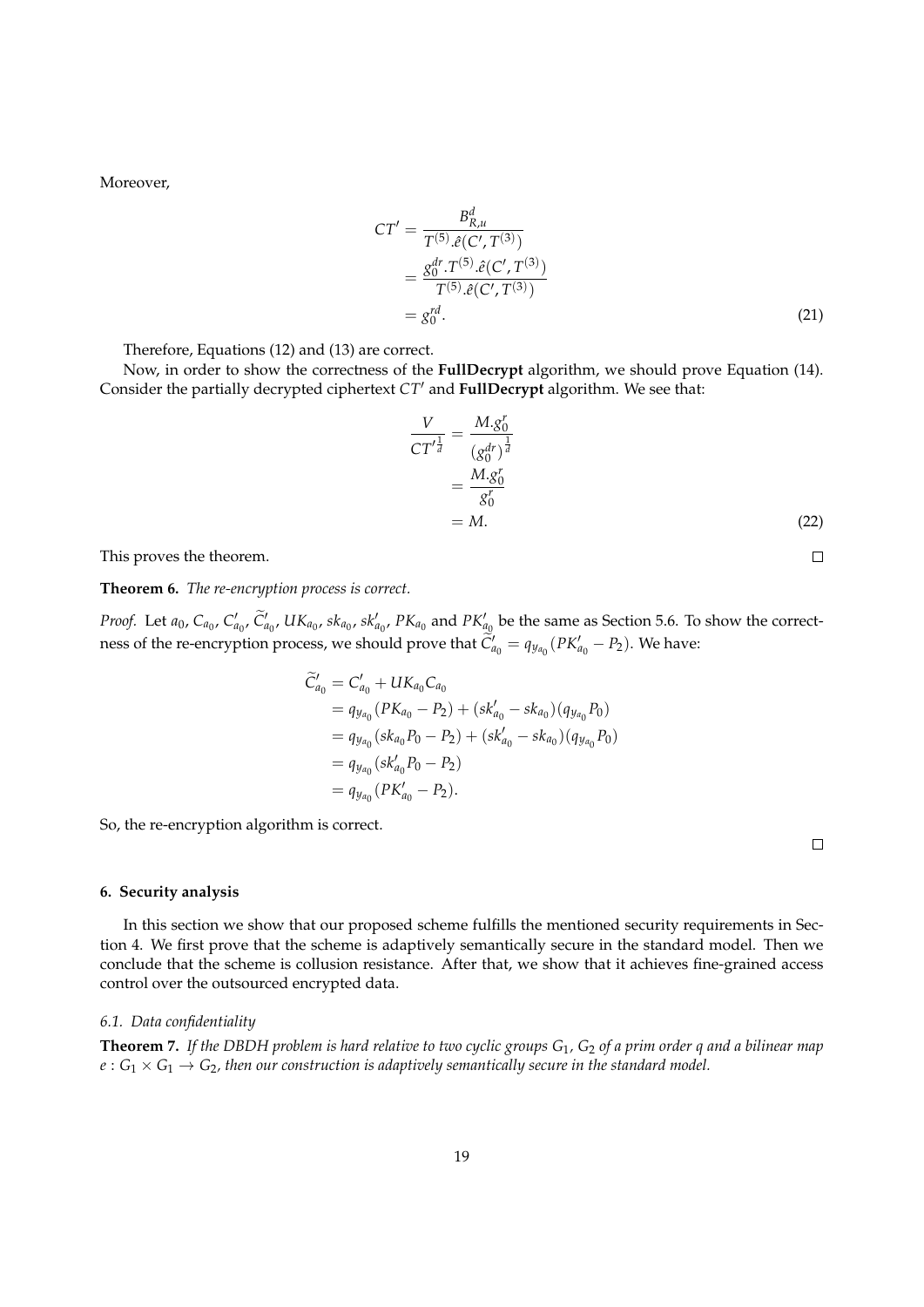*Proof.* Let Π denotes our proposed FDR-CP-HABE scheme. For a security parameter *n*, let *A* be a PPT adversary in the experiment  $Pub_{\mathcal{A},\Pi}^{cap}(n)$  introduced in Section 4.6. We prove that:

$$
\Pr(\mathrm{Pub}_{\mathcal{A},\Pi}^{cpa}(n)=1)\leq \frac{1}{2}+negl(n),
$$

for a negligible function *negl*. Consider a PPT distinguisher *D* [wh](#page-10-1)ich attempts to solve the DBDH problem. The distinguisher D has gotten  $(q, G_1, G_2, e, P, \alpha P, \beta P, \gamma P, h = \hat{e}(P, P)^z)$ , where P is a randome generator of *G*<sub>1</sub>, *α*, *β* and  $\gamma$  are three uniform elements of  $\mathbb{Z}_q$ , *z* is either *αβ* $\gamma$  or is a uniform element of  $\mathbb{Z}_q$ . *D* wants to determine the case of *z*.

The distinguisher *D* runs adversary *A* as a subroutine as follows:

1. *D* sets

$$
P_0 = P \tag{23}
$$

$$
P_1 = \gamma P \tag{24}
$$

$$
Q_0 = \alpha P \tag{25}
$$

$$
Q_1 = \gamma P - t_1 P = (\gamma - t_1)P
$$
\n<sup>(26)</sup>

$$
P_2 = t_2 P_0 \tag{27}
$$

$$
g_0 = \hat{e}(Q_0, P_1) \tag{28}
$$

$$
g_1 = \hat{e}(Q_1, -Q_0),\tag{29}
$$

where  $t_1$  and  $t_2$  are two uniform elements of  $\mathbb{Z}_q$  chosen by  $\mathcal{D}$ . Then, for each attribute  $a$  in the universal attribute set  $\mathbb{U}$ , it chooses  $sk_a \in \mathbb{Z}_q$  uniformly at random, and gives the system publicparameters params =  $(q, G_1, G_2, e, n, P_0, P_1, Q_0, Q_1, P_2, g_0, g_1, \{PK_a\}_{a \in U}, F, \Pi_{mac})$  to the adversary  $A$ , where *F* is a a pseudorandom function and Π*mac* is a secure MAC scheme.

2. Before starting **Phase 1**, the distinguisher  $D$  selects a label set L consists of some elements as  $I =$  $(i_1 = 1, i_2, \ldots, i_k)$ , where  $i_j \in \mathbb{Z}$ ,  $j = 1, \ldots, k$ , as the labels of the KGDAs of the system. For any  $I \in L$ , it chooses  $ID_I \in G_1$  as the identifier of the KGDA with label *I* and gives it to the adversary *A*. Then, for each *I*  $\in$  *L*, it selects a uniform element  $A_I \in G_1$  and gives

$$
PK_{I_0} = A_{I_0} - t_1 \alpha P_0 \tag{30}
$$

to adversary  ${\cal A}$  as the public-key of the KGDA with label *I*. The value  $A_I$  is kept secret for each  $I\in L$ . In **phase 1**, when adversary  $A$  makes a query for a secret-key of a data user  $u_0$  corresponding to an attribute  $a_0$  generated by the KGDA with label  $I_0$ , distinguisher  $D$  responds to the query with

$$
SK_{I_0, a_0, u_0}^1 = A_{I_0} + sk_a I D_u.
$$
\n(31)

**Remark 8.** In the construction introduced in Section 5, we had  $Q_1 = xP_0$ ,  $Q_0 = sk_0P_0$ ,  $SK_1^1 = sk_0P_1$  and  $SK_1^2=xQ_0=xsk_0P_0$ , where x and sk $_0$  are two uniform elements of  $\mathbb{Z}_q$ . So, by considering  $Q_1=(\gamma-t_1)P_0$ ,  $Q_0 = \alpha P_0$  *and*  $P_1 = \gamma P_0$ *, we get:* 

$$
x = \gamma - t_1, sk_0 = \alpha. \tag{32}
$$

*Therefore, we have:*

<span id="page-19-1"></span><span id="page-19-0"></span>
$$
SK_1^1 = sk_0 P_1 = \alpha \gamma P_0 \tag{33}
$$

*and*

$$
SK_1^2 = xQ_0 = xsk_0P_0 = (\gamma - t_1)\alpha P_0 = \gamma \alpha P_0 - t_1 \alpha P_0.
$$
\n(34)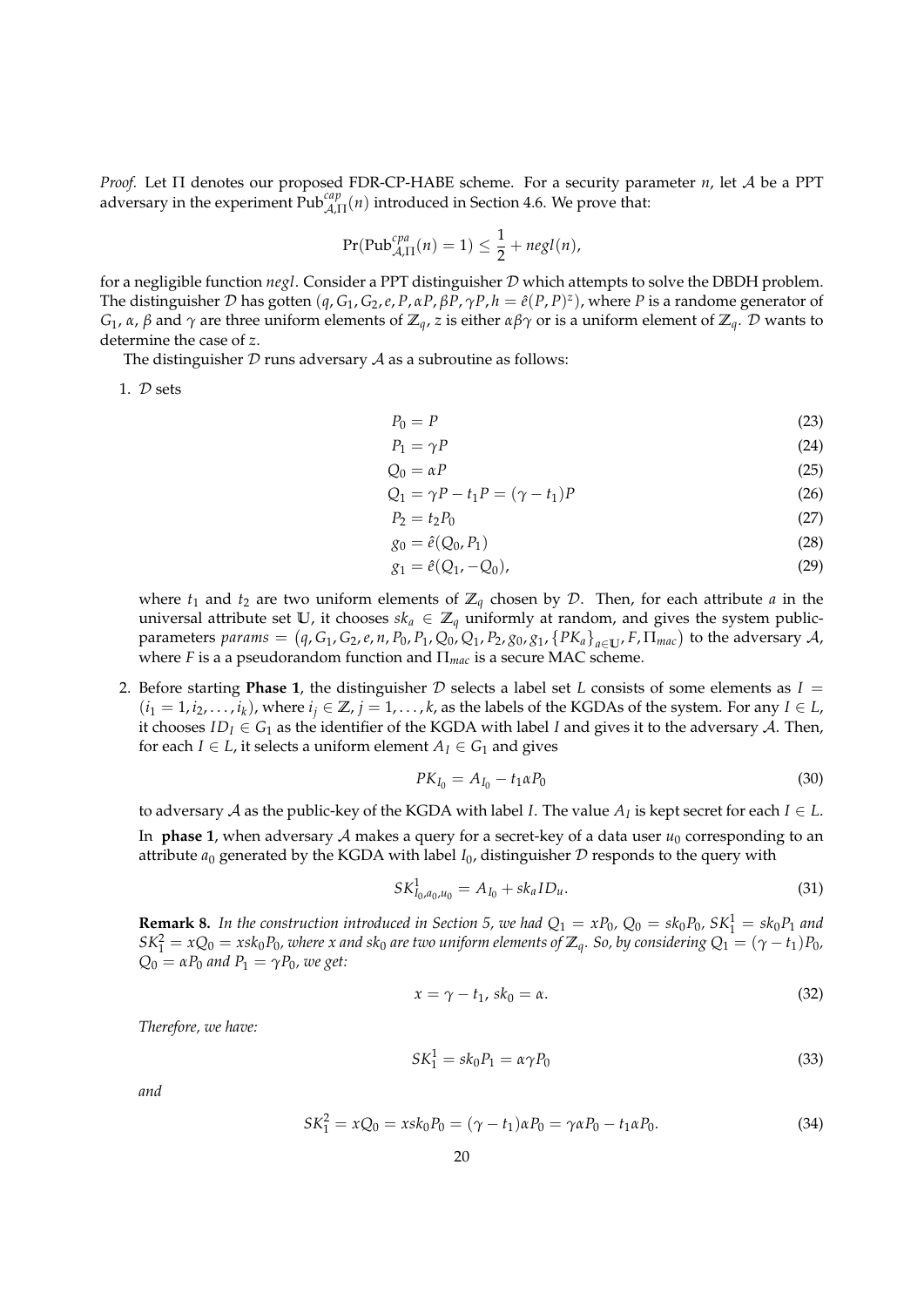*Now, by combining Equations (7), (8), (33) and (34), we conclude that SKI*0,*a*0,*u*<sup>0</sup> *and PKI*<sup>0</sup> *must be in the following forms:*

$$
SK_{I_0, a_0, u_0} = \alpha \gamma P_0 + \sum_{l=1}^{k} sk_{I_0^l} ID_{I_0^{l+1}} + sk_a ID_u
$$
\n(35)

*and*

$$
PK_{I_0} = \alpha \gamma P_0 - t_1 \beta P_0 + \sum_{l=1}^{k} s k_{I_0^l} ID_{I_0^{l+1}}.
$$
\n(36)

On the other hand, the parameters  $\mathrm{sk}_{I_0^l}$ ,  $l=1,\ldots,k$  are some arbitrary elements of  $\mathbb{Z}_q$  and distinguisher  $\mathcal D$  can

*freely select them. So, we can assume that they has been selected in such a way that*  $\alpha \gamma P_0 + \sum\limits_{k=1}^k \gamma_k$  $\sum_{l=1} S k_{I_0^l} ID_{I_0^{l+1}} =$  $A_{I_0}$ . Therefore,  $PK_{I_0} = A_{I_0} - t_1 \alpha P_0$  is a valid public-key of the KGDA with label  $I_0$  and  $SK_{I_0,a_0,u_0}^1 = A_{I_0} + t_1 \alpha P_0$ *ska IDu is a valid responses to the query.*

3. In **Challenge** step, adversary A outputs two equal length plaintexts  $M_0$  and  $M_1$ , and an access tree  $\mathcal T$ which the adversary *A* has not queried the attribute secret-keys of a specific data user corresponding to an attribute set *S* satisfying *T* , in **Phase 1**. Once the distinguisher *D* receives the plaintexts, chooses  $b \in \{0, 1\}$  and encrypts  $m_b$  as follows:

Firstly,  $k_R$  elements  $b_1 \dots b_{k_R} \in \mathbb{Z}_q$  are chosen uniformly at random, where  $k_R$  is the threshold value of the access tree's root. Then, it calculates  $sk_a(\beta P_0) - t_2(\beta P_0) = \beta (sk_a P_0 - t_2 P_0) = \beta (PK_a - P_2)$  and considers two following polynomial functions:

$$
\begin{cases} Q_R: \mathbb{Z}_q \to G_1 \\ Q_R(x) = \beta P_0 + (b_1 P_0)x + \dots + (b_{k_R - 1} P_0)x^{k_R - 1} \end{cases}
$$
\n(37)

and

$$
\begin{cases}\nQ'_R: \mathbb{Z}_q \to G_1 \\
Q'_R(x) = \beta(PK_a - P_2) + b_1(PK_a - P_2)x + \dots + b_{k_R - 1}(PK_a - P_2)x^{k_R - 1},\n\end{cases}
$$
\n(38)

for the root of the tree. Then, in a similar way, two following polynomial

$$
\begin{cases}\nQ_{c_i}: \mathbb{Z}_q \to G_1 \\
Q_{c_i}(x) = Q_R(i) + (b_1^{(i)}P_0)x + \cdots + (b_{k_{c_i}-1}^{(i)}P_0)x^{k_{c_i}-1}\n\end{cases}
$$
\n(39)

and

$$
\begin{cases}\nQ'_{c_i} : \mathbb{Z}_q \to G_1 \\
Q'_{c_i}(x) = Q'_R(i) + (b_1^{(i)}(PK_a - P_2))x + \cdots + (b_{k_{c_i}-1}^{(i)}(PK_a - P_2))x^{k_{c_i}-1},\n\end{cases}
$$
\n(40)

are generated for each *i*-th child *c<sup>i</sup>* of the root.

By continuing this process two polynomials  $Q_{y_i}$  and  $Q'_{y_i}$  with degree  $k_{y_i}$  – 1 are generated for any node *y<sup>i</sup>* of the tree. As we noted, the threshold value of each leaf-node of an access tree is equal to one. Therefore, the corresponding polynomials to each leaf-node *ya* are two constant polynomials  $Q_{y_a}, Q'_{y_a} \in G_1$ . Finally, the distinguisher  $D$  outputs

<span id="page-20-0"></span>
$$
CT_b = (T, V = M_b.h, V' = h^{-1}.\hat{e}(\alpha P_0, \beta P_0)^{t_1}, C = \beta P_0, C' = t_2(\beta P_0) = \beta(t_2 P_0) = \beta P_2,
$$
  

$$
\left\{C_a = Q_{y_a}, C'_a = Q'_{y_a}\right\}_{y_a \in L_{\mathcal{T}}}),
$$
 (41)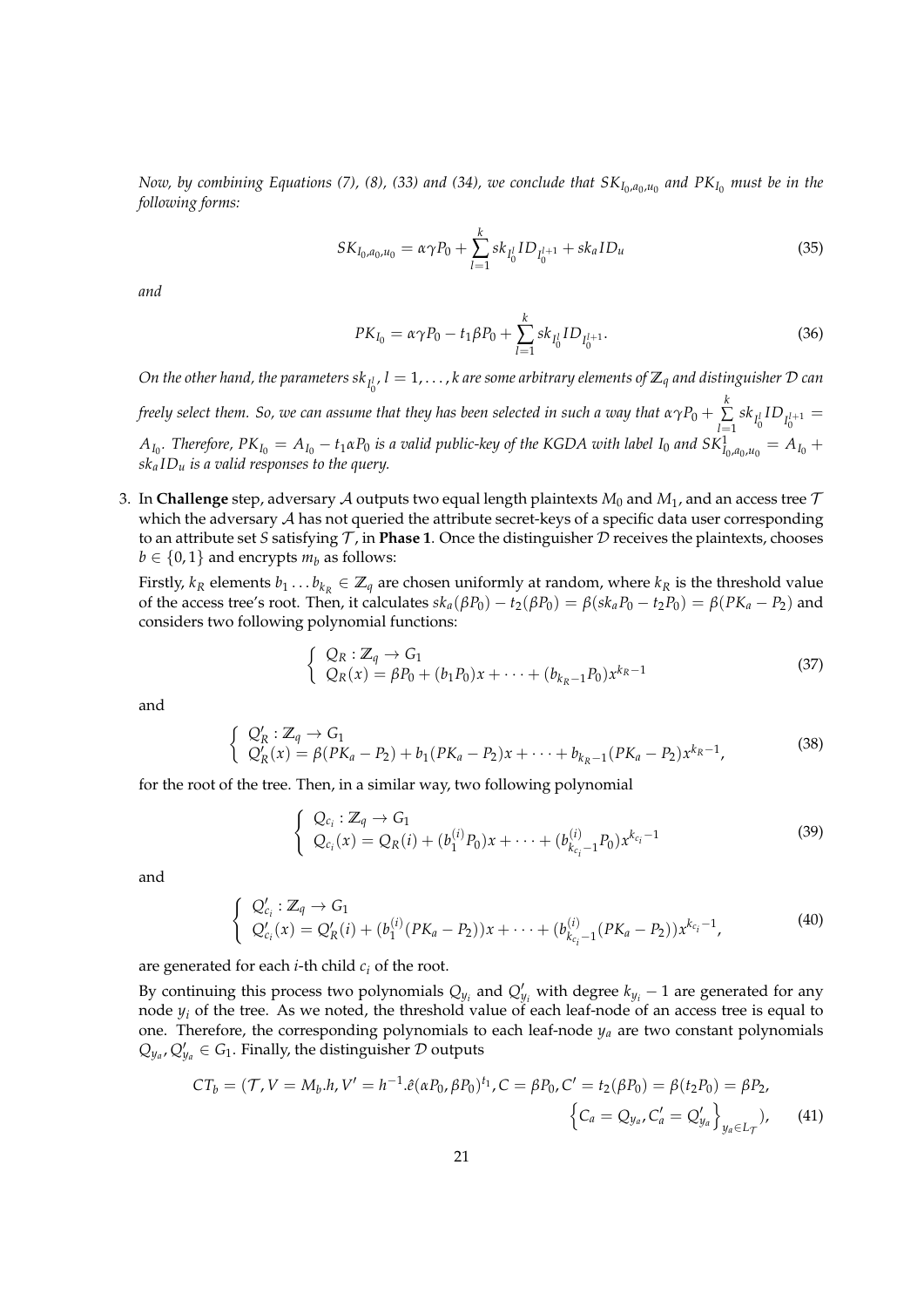**Remark 9.** *As we have mentioned in Section 5, the ciphertext corresponding to the message M<sup>b</sup> and access tree T should be as follows:*

$$
CT = (\mathcal{T}, V = M_b.\hat{e}(Q_0, P_1)^r, V' = \hat{e}(Q_1, -Q_0)^r, C = rP_0, C' = rP_2, \{C_a = q_{y_a}P_0, C'_a = q_{y_a}(PK_a - P_2)\}_{y_a \in L_{\mathcal{T}}},
$$
\n(42)

 $\alpha$  *vehere*  $r \in \mathbb{Z}_q$  *is a uniform element. Comparing Equations (41) and (42), we conclude that*  $rP_0 = \beta P_0$  *and therefore*  $r = \beta$ . Combining (42) with (24), (25), (26), and  $r = \beta$ , we get :

<span id="page-21-0"></span>
$$
V = M_b.\hat{e}(Q_0, P_1)^r = M_b.\hat{e}(\alpha P_0, \gamma P_0)^{\beta} = M_b.\hat{e}(P_0, P_0)^{\alpha \beta \gamma}
$$
\n(43)

*and*

$$
V' = \hat{e}(Q_1, -Q_0)^r = \hat{e}((\gamma - t_1)P_0, -\alpha P_0)^{\beta} = \hat{e}(P_0, P_0)^{-\alpha\beta(\gamma - t_1)} = \hat{e}(P_0, P_0)^{-\alpha\beta\gamma}\hat{e}(\alpha P_0, \beta P_0)^{t_1}.
$$
 (44)

- 4. **Phase 2:** The adversary *A* queries more attribute secret-keys with the same constrains in **Challenge** step and *D* responds them as **Phase 1**.
- 5. In Guess step, A outputs  $b' \in \{0,1\}$  and D checks whether  $b' = b$  or not. If so, D outputs 1. Otherwise, 0 is returned by *D*.

From Equations (43) and (44) we see that if  $h = \hat{e}(P_0, P_0)^{\alpha\beta\gamma}$ , then the values assigned to *V* and *V'* in (41) are valid. Furthermore, it is clear that the components C, C', { $C_a = Q_{y_a}$ ,  $C'_a = Q'_{y_a}$ } $_{y_a \in L_{\mathcal{T}}}$ , of  $CT_b$  are also chosen correctly.

Therefore, if  $h = \hat{e}(P_0, P_0)^{\alpha \beta \gamma}$ , then  $CT_b$  is a valid ciphertext of  $M_b$  and thus

$$
Pr(\mathcal{D}(P, \alpha P, \beta P, \gamma P, h = \hat{e}(P, P)^{\alpha \beta \gamma}) = 1) = Pr(Pub(n)_{\mathcal{A}, \Pi}^{cpa} = 1).
$$
\n(45)

Moreover, if  $h = \hat{e}(P_0, P_0)^z$  for a uniform element  $z \in \mathbb{Z}_q$ , then *V* is also a uniform element of  $G_1$  and therefore adversary  $\cal A$  can not obtain any information about  $M_b$ . So, in this case, the returned bit  $b'$  is equal to *b* with probability  $\frac{1}{2}$ . Therefore,

$$
Pr(\mathcal{D}(P, \alpha P, \beta P, \gamma P, h = \hat{e}(P, P)^{z}) = 1) = \frac{1}{2}.
$$
\n(46)

On the other hand, under the hardness assumption of *DBDH* problem:

$$
|\Pr(\mathcal{D}(P,\alpha P,\beta P,\gamma P,h=\hat{e}(P,P)^{\alpha\beta\gamma})=1)-\Pr(\mathcal{D}(P,\alpha P,\beta P,\gamma P,h=\hat{e}(P,P)^{z})=1)|\leq negl(n),\qquad(47)
$$

for a negligible function *negl*. Combining (45), (46) and (47), we see that:

$$
Pr(Pub(n)_{\mathcal{A},\Pi}^{cpn} = 1) \le \frac{1}{2} + negl(n).
$$
\n(48)

<span id="page-21-1"></span> $\Box$ 

This proves the theorem.

#### *6.1.1. Collusion resistance*

Our scheme is collusion resistance. From Theorem 7, we know that for a given outsourced ciphertext any groups of unauthorized parties can not learn any partial information about the corresponding data. So, it is obvious that, they are unable to decrypt the ciphertext.

#### *6.2. Fine-grained access control:*

Our scheme offers fine-grained access control. Indeed, as we have seen in Section 5, our proposed scheme enables the data owner to define a flexible monotone access tree over an attribute set and encrypt his/her data under the access tree. Also, as we have proved in Theorem 7, a data user can access to the data if and only if his/her attribute set satisfies the access structure. Otherwise, the data user can not learn any partial information about the data.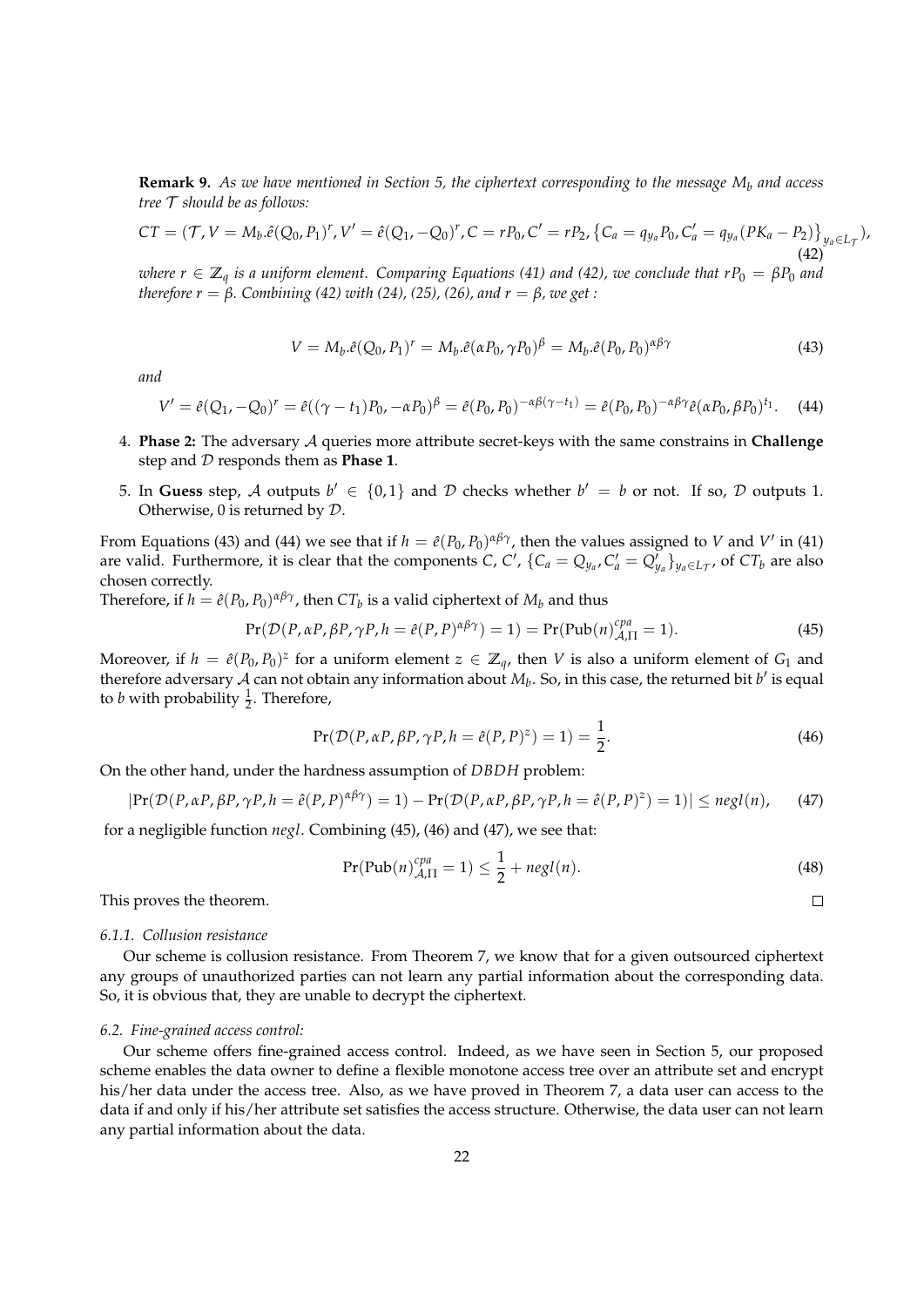<span id="page-22-0"></span>

| Table 2 – Comparison with some similar schemes |             |             |                 |             |            |  |  |
|------------------------------------------------|-------------|-------------|-----------------|-------------|------------|--|--|
| Schemes                                        | Fully       | Decryption  | Semantic        | Access      | User       |  |  |
|                                                | distributed | outsourcing | seurity proof   | structure   | revocation |  |  |
| Wang et al. [4]                                | No          | No          | In the random   | <b>DNF</b>  | <b>Yes</b> |  |  |
| (2011)                                         |             |             | oracle model    |             |            |  |  |
| Liu et al. [7]                                 | No          | No          |                 | <b>DNF</b>  | Yes        |  |  |
| (2014)                                         |             |             |                 |             |            |  |  |
| Deng et al. [24]                               | No          | No          | In the standard | LSSS        | No         |  |  |
| (2014)                                         |             |             | model           |             |            |  |  |
| Li et al. $[8]$                                | No          | Yes         | In the standard | LSSS        | Yes        |  |  |
| (2016)                                         |             |             | model           |             |            |  |  |
| Huang et al. [9]                               | No          | Yes         |                 | Access tree | No         |  |  |
| (2017)                                         |             |             |                 |             |            |  |  |
| Our scheme                                     | Yes         | Yes         | In the standard | Access tree | Yes        |  |  |
|                                                |             |             | model           |             |            |  |  |

# **7. Performance analysis**

In this section, we first compare the features of our proposed scheme with some current similar schemes in Table 2. Then, we analyze the computational cost of our proposed scheme in Table 4. After that, we compare the storage cost on data users and the CSP in Table 5. Also, the notations used in these comparisons are given in Table 3.

#### *7.1. Co[mp](#page-22-0)arison*

We list some features of our proposed scheme in Tab[le](#page-25-2) 2 and make a comparison between it and five similar schemes i[n t](#page-23-0)erms of fully disturbed, decryption outsourcing, semantic security proof, access structure, and user revocation.

As it is presented in this table, our scheme is the only one that has all the properties. None of the other five schemes is fully distributed. Also, it can be seen that jus[t o](#page-22-0)ur scheme and the schemes proposed by Li *et al.* [8] and Huang *et al.* [9] offer decryption outsourcing. From the table, the semantic security of our scheme and the schemes proposed by Deng *et al.* [25] and Li *et al.* [8] have been proven in the standard model. Also, the security of the Wang's scheme only has been proven in the random oracle model. However, any formal semantic security proof for the schemes proposed by Liu *et al.* [7] and Huang *et al.* [9] have not been giv[en](#page-26-5). The access struc[tu](#page-26-6)res used in schemes of Huang *et al.* [9] and ours are in the form of access tree, in the schemes of wang *et al.* [4] and Liu *et al.* [\[7\]](#page-26-20) the DNF acces[s s](#page-26-5)tructure is used, and in schemes of Deng *et al.* [25] and Li *et al.* [8] the LSSS access structure is used to present users' access policies. Moreover, all the schemes except Deng *et al.* [25] and Huang *et al.* [9] offer user revocat[io](#page-26-4)n mechanism.

#### *7.2. Computational cost*

[In](#page-26-20) the following [w](#page-26-5)e compare our work with schemes of Wang *et al.* [4], Liu *et al.* [7], Deng *et al.* [24], Li *et al.* [8], and Huang *et al.* [\[9](#page-26-20)] in terms of the c[om](#page-26-6)putational cost on data users when the encryption and decryption algorithms are run.

As we mentioned in Table 2, three types of access structures DNF, LSSS and access tree are used in these schemes[.](#page-26-5) In the scheme pro[po](#page-26-6)sed by Wang *et al.* [4], for any given DN[F a](#page-26-1)ccess str[u](#page-26-4)cture  $A = \bigvee_{i=1}^{N} CC_i =$  $A = \bigvee_{i=1}^{N} CC_i =$  $A = \bigvee_{i=1}^{N} CC_i =$ *i*=1 *N ∨ i*=1 *n*<sub>*i*</sub> *a*<sub>*ij*</sub>, attributes included in each conjunctive clauses  $CC_i$  are administered by a unique domain author-j=1</sub> ity  $DM_i$  and for each domain  $DM_{i_{t_i}}$  with identifier  $ID_{i_{t_i'}}$  $ID_{i_{t_i'}}$ , there is a unique sequence  $(ID_{i_1=1},ID_{i_2},\ldots,ID_{i_{t_i}})$ from the domain in the next level,  $DM_{i_1=1}$ , to  $DM_{i_{t_i}}$ . In an LSSS access structure the attributes are arranged in a matrix  $\widetilde{U} = (U_1, \ldots, U_L)^T$  and an attribute vector of depth *k* is defined as a vector  $\mathbf{u} = (u_1, \ldots, u_k)$ ,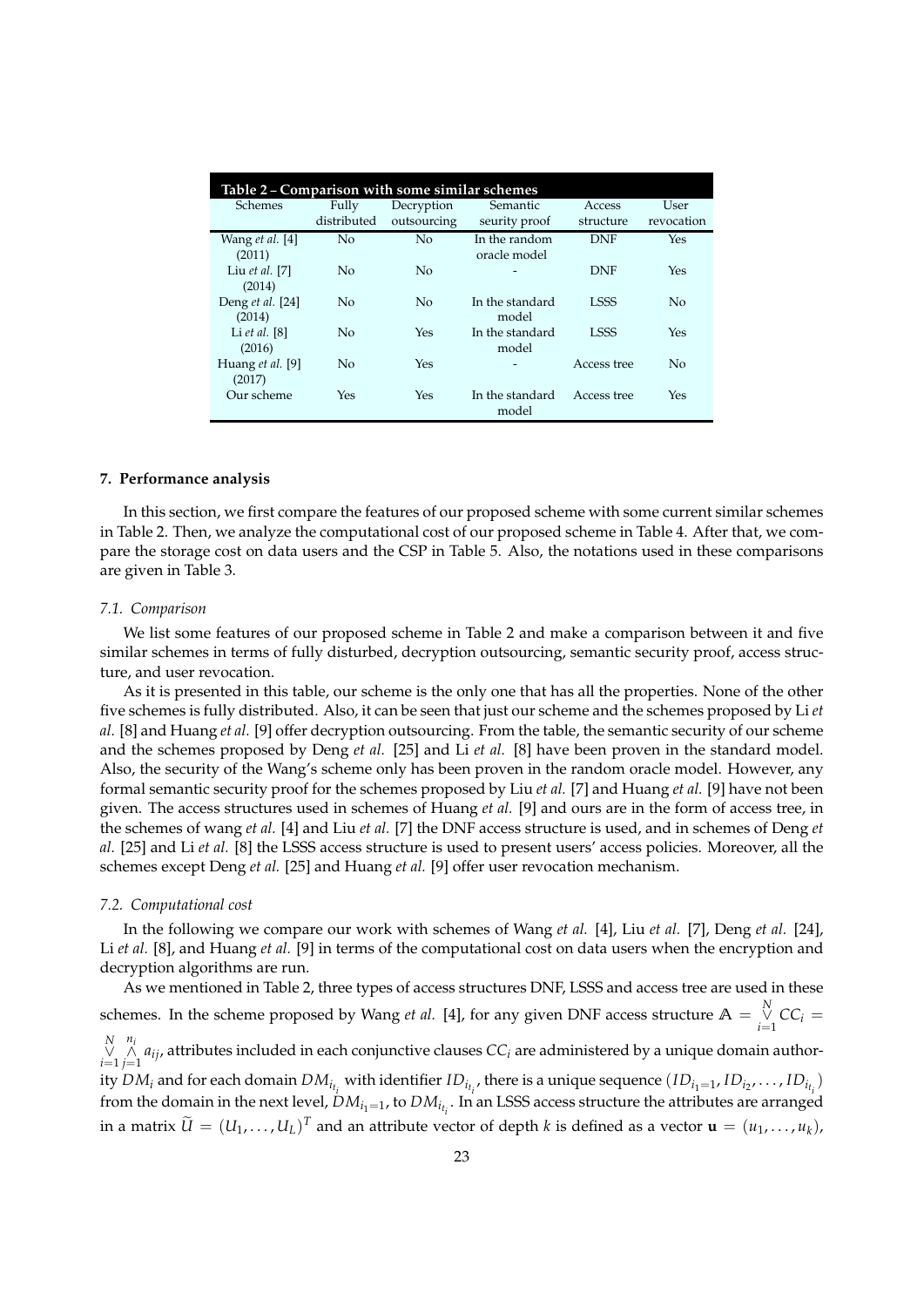<span id="page-23-0"></span>

| Table 3 - Notations used in our numerical comparison |                                                                                                      |  |  |
|------------------------------------------------------|------------------------------------------------------------------------------------------------------|--|--|
| Notation                                             | Description                                                                                          |  |  |
| $\overline{N}$                                       | The number of conjunctive clauses in a DNF access structure                                          |  |  |
| $n_i$                                                | The number of attributes in the <i>i</i> -th conjunctive clause of a DNF access structure            |  |  |
| $n^*$                                                | The number of attributes in a conjunctive clause satisfied by attributes of a data                   |  |  |
|                                                      | user who runs the decryption algorithm                                                               |  |  |
| $\boldsymbol{n}$                                     | Security parameter of the system                                                                     |  |  |
| $t_i$                                                | The length of the unique path between the domain authority administering the                         |  |  |
|                                                      | attributes in the <i>i</i> -th conjunctive clause of a given DNF access structure, $DM_{i_t}$ , and  |  |  |
|                                                      | domain authority $DM_1$                                                                              |  |  |
| $t^*$                                                | The length of the unique path between the domain authority administering an                          |  |  |
|                                                      | attribute set of a data user running the decryption algorithm and domain authority                   |  |  |
|                                                      | $DM_1$                                                                                               |  |  |
| $ L_{\mathcal{T}} $                                  | The number of leaf nods in the access tree $\mathcal T$                                              |  |  |
| $S^*$                                                | The attribute vector set which satisfies a given LSSS access structure                               |  |  |
| $ {\bf F}_E $                                        | The number of domain authorities that administrate the attributes in a given LSSS                    |  |  |
|                                                      | access structure                                                                                     |  |  |
| l                                                    | The number of rows of the share-generating matrix in a given LSSS access structure                   |  |  |
| $l_1$                                                | The bit length of the elements of $G_1$                                                              |  |  |
| l <sub>2</sub>                                       | The bit length of the elements of $G_2$                                                              |  |  |
| $\boldsymbol{k}$                                     | Depth of attribute vectors                                                                           |  |  |
| $\tau_p$                                             | The pairing operation                                                                                |  |  |
| $\tau_e$                                             | The exponentiation operation (calculating $g^k$ , for a given $k \in \mathbb{Z}_q$ and $g \in G_2$ ) |  |  |
| $\tau_m$                                             | The multiplication operation (calculating rP, for a given $r \in \mathbb{Z}_q$ and $P \in G_1$ )     |  |  |
| $\tau_{o_1}$                                         | The operation of $G_1$                                                                               |  |  |
| $\tau_{o_2}$                                         | The operation of $G_2$                                                                               |  |  |
| $ \mathbf{U} $                                       | The number of attributes in the universal attribute set                                              |  |  |
| ND                                                   | The number of domain authorities in the scheme of Wang <i>et al</i> . (the number of PSDAs           |  |  |
|                                                      | in our proposed scheme.                                                                              |  |  |
| KGDA                                                 | The number of KGDAs in our proposed system                                                           |  |  |
| $ A_u $                                              | The number of attributes of data user $u$                                                            |  |  |

<span id="page-23-1"></span>

| Table 4 - Comparison of computational cost on data user |                                                                                                             |                                                               |  |  |  |
|---------------------------------------------------------|-------------------------------------------------------------------------------------------------------------|---------------------------------------------------------------|--|--|--|
| Schemes                                                 | Data encryption                                                                                             | Data decryption                                               |  |  |  |
| (2011)                                                  | Wang <i>et al.</i> [4] $\tau_p + ((\sum_{i=1}^{\infty} t_i) + N + 2)\tau_m + \tau_{o_1} \sum_{i=1}^{N} n_i$ | $(t^*+1)\tau_p + n^*\tau_{0_1} + (t^*+1)\tau_{0_2} + 3\tau_m$ |  |  |  |
| Liu et al. [7]<br>(2014)                                | $\tau_p + N \tau_m + \tau_{o_2} + \tau_{o_1} \sum_{i=1}^{N} n_i$                                            | $2\tau_p + n^*\tau_{o_1} + 3\tau_m$                           |  |  |  |
| Deng <i>et al.</i> $[24]$                               | $(l(4+k))\tau_m+\tau_e+\tau_o$                                                                              | $(3 S^* +1)\tau_p+ S^* \tau_e$                                |  |  |  |
| (2014)                                                  |                                                                                                             |                                                               |  |  |  |
| Li et al. $[8]$                                         | $\tau_e + l( \mathbb{F}_F  + 1)(\tau_m + \tau_{02}) + \tau_{01}$                                            | $\tau_e + \tau_{o_2}$                                         |  |  |  |
| (2016)                                                  |                                                                                                             |                                                               |  |  |  |
| Huang et al. [9]                                        | $\tau_p + (2 L_{\mathcal{T}}  + 1)\tau_m + \tau_e$                                                          | $\tau_p + \tau_{o_2}$                                         |  |  |  |
| (2017)                                                  |                                                                                                             |                                                               |  |  |  |
| Our scheme                                              | $\tau_e + (2 L_T  + 2)\tau_m +  L_T \tau_{o_1} + \tau_{o_2}$                                                | $\tau_e + \tau_{o_2}$                                         |  |  |  |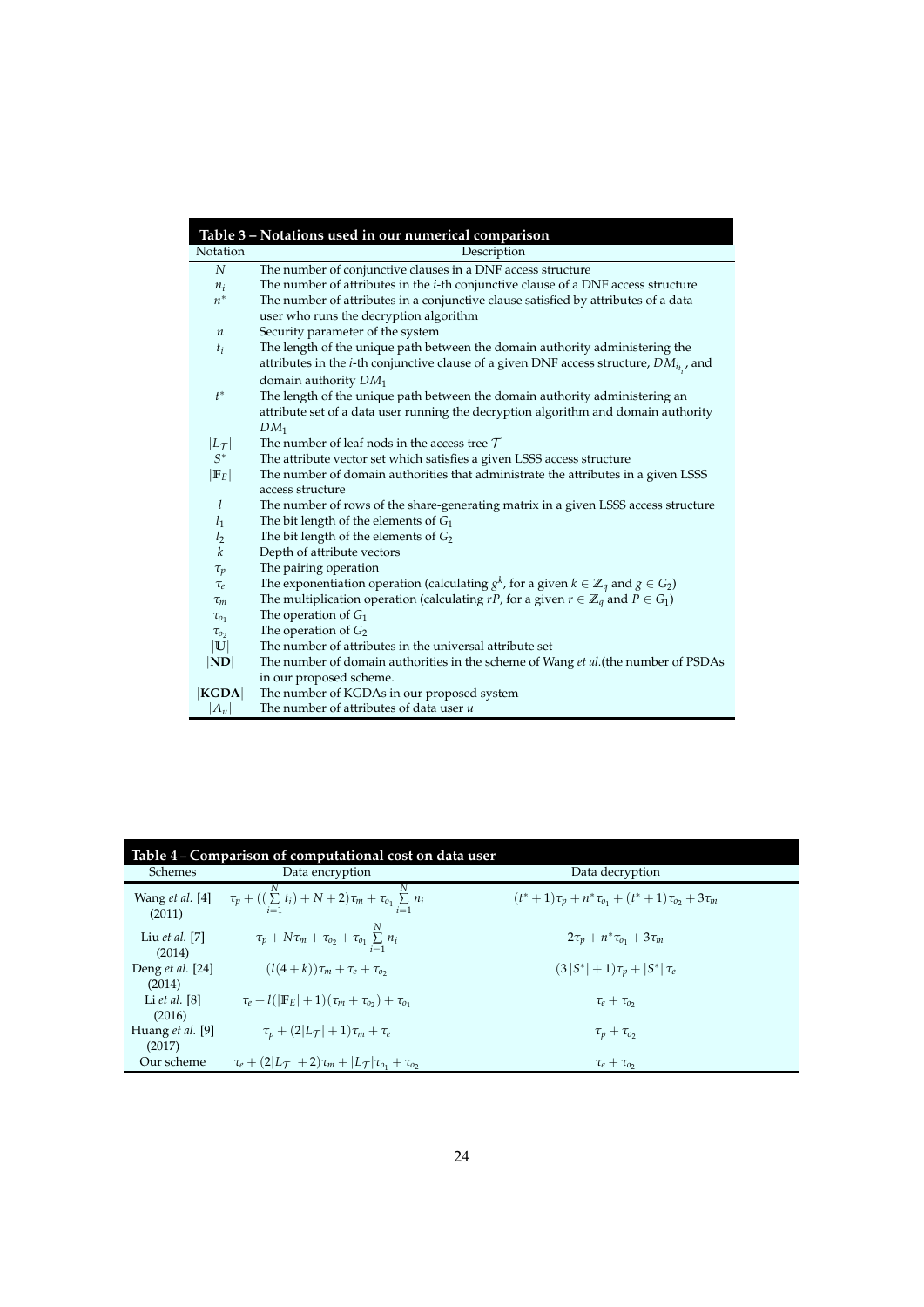where  $u_i \in U_i$ . In this case, an access structure  $\mathbb A$  is a collection of non-empty subsets contain the attribute vectors of depth *k*. Also the access structure can be defined by a share-generating matrix **A** with *l* rows and a function *ρ* which maps each row of the matrix to a unique attribute vector. We refer the reader to [4, 8, 24] for further details.

Table 4 shows the comparison results. In this case, we consider the pairing operation, exponentiation operation, multiplication operation and operations of the groups. It is known that the pairing computation is the most expensive operation [26]. From the table, it can be verified that the schemes proposed [b](#page-26-1)[y L](#page-26-5)[i](#page-26-21) *et al.* [8] and us are pairing-free in both of the encryption and decryption phases. But the other schemes have at least o[ne](#page-23-1) pairing operation in their decryption phase.

In the data encryption phase, the computation costs of the schemes proposed by Wang *et al.* [4] and Liu *[e](#page-26-5)t al*. [7] are  $\tau_p + \tau_m((\sum^N$  $\sum_{i=1}^{N} t_i$ ) [+](#page-26-22) *N* + 2) + *τ*<sub>*o*1</sub></sub> $\sum_{i=1}^{N}$ *N*<sub>*i*=1</sub> *n<sub><i>i*</sub> and *τ<sub>p</sub>* + *Nτ<sub>m</sub>* + *τ*<sub>*o*2</sub></sub> + *τ*<sub>*o*<sub>1</sub></sup>  $\sum_{i=1}^{N}$ </sub>  $\sum\limits_{i=1}^{\infty} n_i$ , respectively, which both of them have one paring operation, and the number of group operations grows linearly with the number of attributes in the access structure. Also, in the scheme of Wang *et al.* [4], the number [o](#page-26-1)f the multiplica[tio](#page-26-4)n operations grows linearly with the number of conjunctive clauses of the access structure and the lengths of the paths from the domain authorities administering the attributes of the conjunctive clauses to the domain authority in the top level. Also, in the scheme of Liu *et al.* [7] it grows linearly with the number of conjunctive clauses of the access structure. In the schemes pr[op](#page-26-1)osed by Deng *et al.* [24] and Li *et al.* [8], the computational cost of encryption are  $(l(4 + k))\tau_m + \tau_e + \tau_{o_2}$  and  $\tau_e + l(|\mathbb{F}_E| +$  $1/(\tau_m + \tau_{o_2}) + \tau_{o_1}$ , respectively, which in both schemes there is no pairing operation and the number of multiplication operations grows linearly with the number of rows of the share-gene[ra](#page-26-4)ting matrix. Also, in the scheme of Huang *et al.* [9], the computational cost of encryption is  $\tau_p + (2|L_{\mathcal{T}}| + 1)\tau_m + \tau_e$ , which [has](#page-26-21) one paring op[er](#page-26-5)ation and the number the multiplication operations grows linearly with the number of attributes exiting in the access tree. In our scheme, the encryption computation cost is  $\tau_e + (2|L_T| + 2)\tau_m +$  $|L_{\mathcal{T}}|\tau_{o_1} + \tau_{o_2}$  that does not have any pairing operations and similar to the scheme proposed by Huang *et al.* [9], the multiplication oper[ati](#page-26-6)ons grows linearly with the number of attributes of the access tree. Also, in our scheme, the number of group operations grows linearly with the number of attributes of the access tree.

In the data decryption phase, the computational cost on the user side in the schemes of Wang *et al.* [4] [an](#page-26-6)d Deng *et al.* [24] are  $(t^* + 1)\tau_p + n^*\tau_{o_1} + (t^* + 1)\tau_{o_2} + 3\tau_m$  and  $(3|S^*| + 1)\tau_p + |S^*|\tau_e$ , respectively, which in the first scheme the number of pairing and group operations grow linearly with the length of the path between the domain authority administering the attributes in the conjunctive clause satisfied by the data user's attributes and the domain authority in the top level. In the second one the number of pairing [an](#page-26-1)d exponentiation [op](#page-26-21)erations grow linearly with the number of attribute vectors in *S ∗* . In the scheme proposed by Liu *et al.* [7], the computational cost of decryption phase is  $2\tau_p + n^*\tau_{o_1} + 3\tau_m$  which has two pairing and tree exponentiation operations. Also, the number of group operations grows linearly with the number of attributes in the conjunctive clause which is satisfied by the data user's attributes. In the scheme proposed by Huang *et al*. [9], the decryption computation cost is  $\tau_p+\tau_{o_2}$  [9] which is reduced significantly, in comparison with the [th](#page-26-4)ree mentioned schemes. But the scheme has one pairing operation which is more costly than exponentiation operation. The decryption computation cost in the schemes of Li *et al.* [8] and ours is  $\tau_e + \tau_{o_2}$  which does not have any pairing operations.

## *7.3. Storage cost*

Another significant aspect of a data access control system in the cloud storage services is its stora[ge](#page-26-5) cost. In this section, we analyze the storage cost on data user and cloud in our proposed scheme and compare them with scheme of Wang *et al.* [4], and the scheme of Huang *et al.* [9]. We considered schemes proposed by Deng *et al.* [24], Liu *et al.* [7] and Li *et al.* [8] in the Sections 7.1 and 7.2. But because of many differences in these schemes with ours, we do not consider them in this section.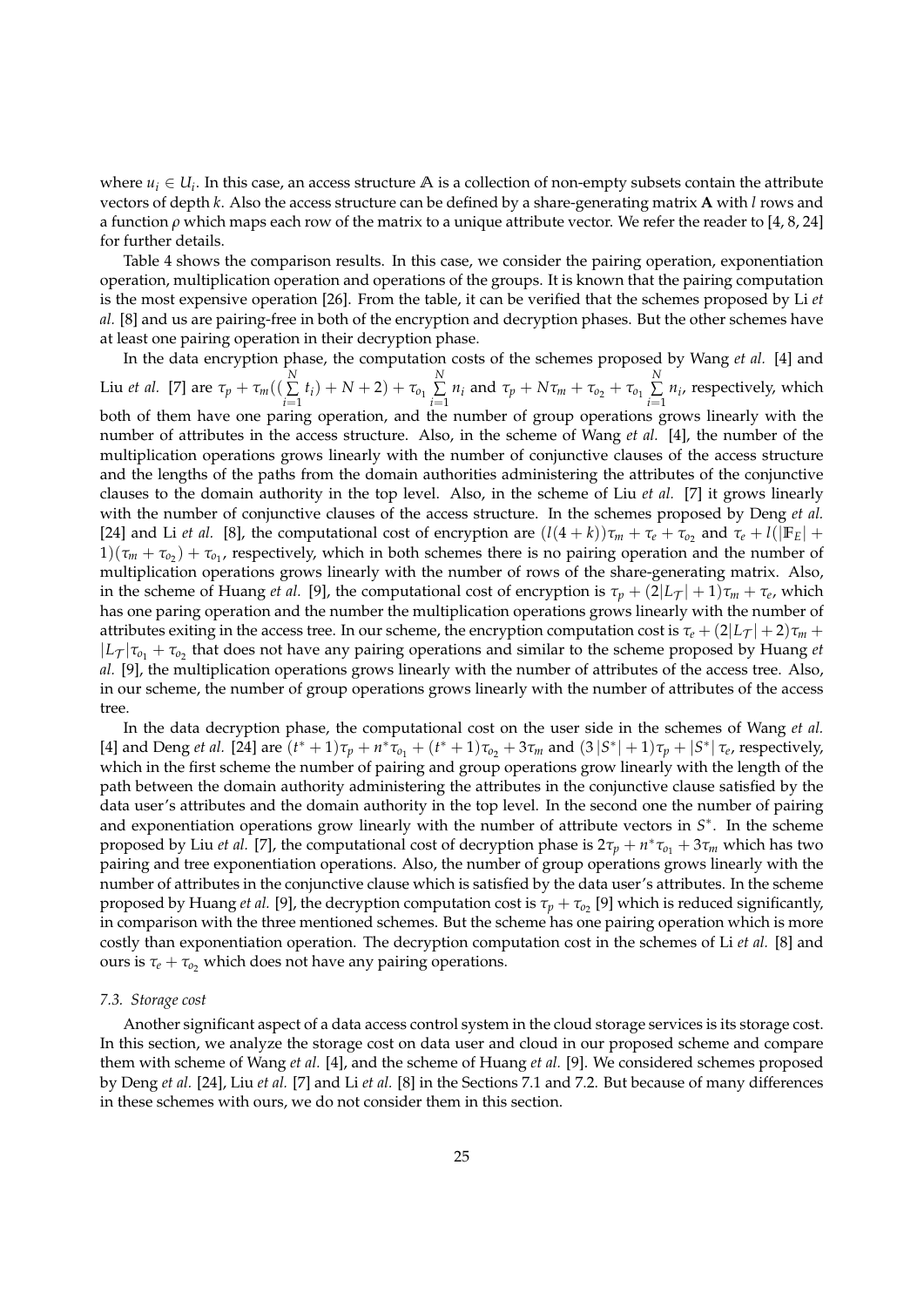| Table 5 – Storage costs    |                                       |                                         |                                    |  |  |  |
|----------------------------|---------------------------------------|-----------------------------------------|------------------------------------|--|--|--|
| Schemes                    | Public parameters                     | Ciphertext                              | Key storage                        |  |  |  |
| Wang et al. [4]<br>(2011)  | $(2+ U + ND )l_1$                     | $n + ((\sum_{i=1}^{N} t_i) + N + 1)l_1$ | $\sum_{i=1}^{ A_u } (t_i + 1) l_1$ |  |  |  |
| Huang et al. [9]<br>(2017) | 2l <sub>1</sub>                       | $n+l_2+(2 L_{\mathcal{T}} +1)l_1$       | $2 A_u l_1+1$                      |  |  |  |
| Our scheme                 | $( U  + 2 KGDA  +  ND  + 3)l_1 + l_2$ | $2l_2 + (2 L_T  + 2)l_1$                | $A_u l_1$                          |  |  |  |

<span id="page-25-2"></span>The size of public-parameters in the Scheme of Wang *et al.* [4] and ours are  $(2 + |U| + |ND|)l_1$  and  $(|U| + 2|KGDA| + |ND| + 3)$  $l_1 + l_2$ , respectively. However, in the scheme of Huang *et al.* [9] this size is equal to 2*l*1, which is significantly shorter than two mentioned schemes. The main reason is that Huang *et al.* [9] did not consider the user revocation and therefore many parameters are not needed in their scheme.

The length of each ciphertext in the scheme of Huang *et al.* [9[\] a](#page-26-1)nd ours are  $n + l_2 + (2|L_T| + 1)l_1$  and  $2l_2 + (2|L_7| + 2)l_1$ , respectively, which are about the same. In the scheme of Wang *et al.* [[4\]](#page-26-6), the size of eac[h](#page-26-6) ciphertext is equal to  $n + ((\sum^N$  $\sum_{i=1}^{n} t_i$  + *N* + 1)*l*<sub>1</sub> which grows linearly with the number of conjunctive clauses of the access structure and the lengths of the paths fro[m t](#page-26-6)he domain authorities administering the attributes of the conjunctive clauses to the domain authority in the top level .

As we can see in Table 3, in the schemes of Wang *et al.* [4] and Huang *et al.* [9] the secret-key storage costs are *|Au|* ∑  $\sum_{i=1}^{n} (t_i + 1)l_1$  and  $2|A_u|l_1 + 1$ , respectively. In the first one, the size of secret-keys increases with the length of paths between the domain authority which administers the *i*-th attribute of the data user and the domain authority in th[e t](#page-23-0)op level. In the second one it inc[re](#page-26-1)ases linearly with [nu](#page-26-6)mber of the data user's attributes. Also, the secret-key size of a data user in our proposed scheme is *|Au|l*<sup>1</sup> which is half of the secret-key size of the scheme of Huang *et al.* [9]. So, our scheme greatly reduces the cost of secret-key storage.

## **8. Conclusion**

In this paper, we proposed the concept of a fully distributed revocable ciphertext-policy hierarchical attribute-based encryption system, named FDR-CP-HABE. Then, we proposed the first FDR-CP-HABE scheme. Our proposed scheme offers a high level of flexibility and scalability in key delegation and user revocation mechanisms. Our scheme enables the data owner to define and enforce an access structure on a set of attribute. Also, it supports any monotone access structure in terms of an access tree. We proved the semantic security of our scheme in the standard model based on the harness assumption of the decisional bilinear DiffieHellman (DBDH) problem. We showed that our proposed scheme achieves fine-grained data access control over the outsourced ciphertexts, and it is resistance against the collusion attack of unauthorized data users. Our proposed scheme is pairing-free and offers a lightweight computing in decryption phase, using the outsourcing technique. We analyzed the performance of our proposed scheme and made a comparison between it and some similar existing works. We showed that the performance of our work is acceptable compared with the other similar schemes. By observing the security, efficiency, scalability and flexibility of our proposed scheme, one can conclude that it is appropriate for cloud computing.

## **References**

<sup>[1]</sup> Sahai, A. and Waters, B., 2005, May. Fuzzy identity-based encryption. In Annual International Conference on the Theory and Applications of Cryptographic Techniques (pp. 457-473). Springer, Berlin, Heidelberg.

<span id="page-25-1"></span><span id="page-25-0"></span><sup>[2]</sup> Goyal, V., Pandey, O., Sahai, A. and Waters, B., 2006, October. Attribute-based encryption for fine-grained access control of encrypted data. In Proceedings of the 13th ACM conference on Computer and communications security (pp. 89-98). Acm.